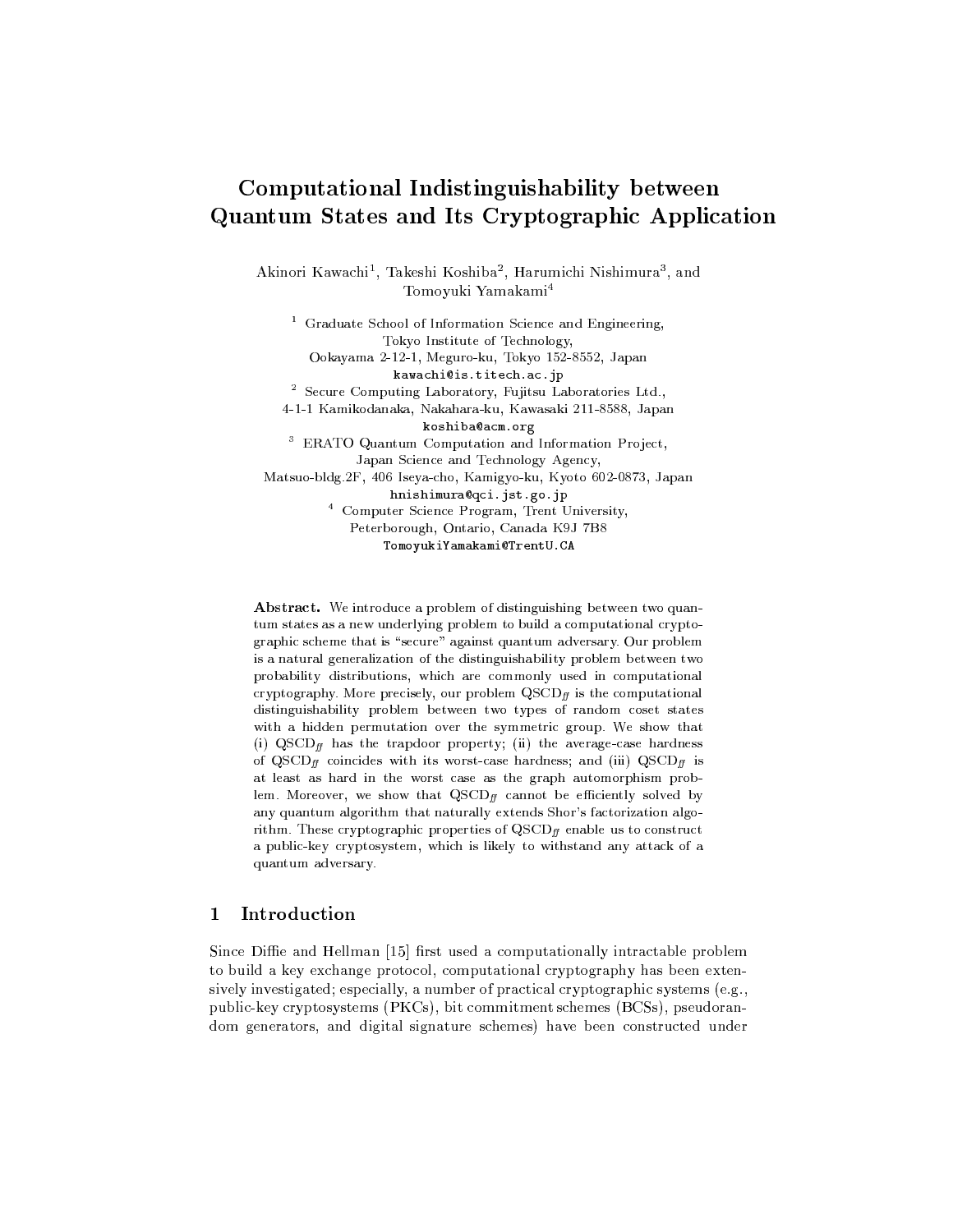reasonable computational assumptions, such as the hardness of the integer fac- $\mathcal{F}(\mathcal{F},\mathcal{F})$  . For a  $\mathcal{F}(\mathcal{F})$  ,  $\mathcal{F}(\mathcal{F})$  ,  $\mathcal{F}(\mathcal{F})$  ,  $\mathcal{F}(\mathcal{F})$  ,  $\mathcal{F}(\mathcal{F})$  ,  $\mathcal{F}(\mathcal{F})$  ,  $\mathcal{F}(\mathcal{F})$  ,  $\mathcal{F}(\mathcal{F})$  ,  $\mathcal{F}(\mathcal{F})$  ,  $\mathcal{F}(\mathcal{F})$  ,  $\mathcal{F}(\mathcal{F})$  ,  $\mathcal{$  $\mathcal{S}$  and 2DG extending the state of the definition of the definition of the definition of the definition of the definition of the definition of the definition of the definition of the definition of the definition of t b1X/gXF ZOPX\XYZYTSJ@2VKWB&KNf\$/GXFZYcKNFZhFZ`PBPYK  4¥L¾X+MTK &YH`PM!O&KWBíKNf/gXF.  $\mathcal{N}$  . The set of the set of the set of the set of the set of the set of the set of the set of the set of the set of the set of the set of the set of the set of the set of the set of the set of the set of the set of t  $\frac{2\pi}{\pi}$  for the contract  $\frac{2\pi}{\pi}$  and  $\frac{2\pi}{\pi}$  and  $\frac{2\pi}{\pi}$  and  $\frac{2\pi}{\pi}$  $[10, 26, 40]$ , and the principal ideal problem  $[22]$ . Therefore, the quantum adver-YAKHA MTKWB XKNYH@\hatari David David David David David David David David David David David David David David D these problems.

the control and the control of the control of the control of the control of the control of the control of the control of the control of the control of the control of the control of the control of the control of the contro fProduct Plant Plant Plant Paokwa K Hamada K Hamada K Hamada K Hamada K Hamada K Hamada K Hamada K Hamada K Ha under the source of the source of the source of the source of the source of the source of the source of the source of the source of the source of the source of the source of the source of the source of the source of the so  $B\subset\mathbb{R}^2$  and  $B\subset\mathbb{R}^2$  and  $B\subset\mathbb{R}^2$  and  $B\subset\mathbb{R}^2$  and  $B\subset\mathbb{R}^2$ - arthur field in the state of the state of the state of the field of the state of the state of the state of the state of the state of the state of the state of the state of the state of the state of the state of the state t:ho4k! : and the following the state of the state of the state of the state of the state of the state of the s an: a MXYHY in the top of the top of the top of the top of the top of the top of the top of the top of the top of the top of the top of the top of the top of the top of the top of the top of the top of the top of the top uba komponist zopis zopis zopis zopis zopis zopis zopis zopis zopis zopis zopis zopis zopis zopis zopis zopis [P@\BPfP@\B(+`PBPM{DGBPfP@Z@CDgB#K!\h"5U=OPXFZX72DgFHXGSE@&@CYY H@P@\a,4DGFcKWB-ZD)cKW?GXIHHM{DGa,E`cK H@\DGB#K ?J  $\blacksquare$  $\alpha$  antum cryptographic properties discussed from the complexity-theoretic point of view  $[1, 12-14, 16, 36]$ .

Recall that a quantum computer is capable of breaking many computational assumptions on which the security of existing cryptographic protocols rely. To the contraction of the contraction of the contraction of the contraction of the contraction of the contraction of the contraction of the contraction of the contraction of the contraction of the contraction of the contracti  $\blacksquare$ building block of the cryptosystem. For example, the subset sum (knapsack) problem and the shortest vector problem are used as a basis of knapsack-based matheryharika in the state of the state of the state of the state of the state of the state of the state of the state of the state of the state of the state of the state of the state of the state of the state of the state the first three contracts. As a contract of the contracts of the contracts of the contracts of the contracts of the contracts of the contracts of the contracts of the contracts of the contracts of the contracts of the cont . A Representation of the contract  $\mathcal{A}$  and  $\mathcal{A}$  and  $\mathcal{A}$  are contracted to  $\mathcal{A}$  and  $\mathcal{A}$ that the state of the state of the state of the state of the state of the state of the state of the state of the state of the state of the state of the state of the state of the state of the state of the state of the state where the communication of the communication of the communication of the communication of the communication of the communication of the communication of the communication of the communication of the communication of the co cuss this issue in depth in Section 1.2.

. U=Open + December + December + December + December + December + December + December + December + December + December + December + December + December + December + December + December + December + December + December + De . Patricipal in the Konstruction of the Construction of the Construction of the Construction of the Construction  $\mathbb{R}$  and  $\mathbb{R}$  and  $\mathbb{R}$  are  $\mathbb{R}$  and  $\mathbb{R}$  are  $\mathbb{R}$  and  $\mathbb{R}$  are  $\mathbb{R}$  and  $\mathbb{R}$  are  $\mathbb{R}$  and  $\mathbb{R}$  are  $\mathbb{R}$  and  $\mathbb{R}$  are  $\mathbb{R}$  and  $\mathbb{R}$  are  $\mathbb{R}$  and  $\mathbb{R}$  are  $\Lambda$ Bada) $\Lambda$  (gabatha Keyematika Kulu)  $\Lambda$  hop $\Lambda$  (gabatha Ko $\Lambda$ uhul $\Lambda$  $\mathcal{F}=\mathcal{F}=\mathcal{F}=\mathcal{F}=\mathcal{F}=\mathcal{F}=\mathcal{F}=\mathcal{F}=\mathcal{F}=\mathcal{F}=\mathcal{F}=\mathcal{F}=\mathcal{F}=\mathcal{F}=\mathcal{F}=\mathcal{F}=\mathcal{F}=\mathcal{F}=\mathcal{F}=\mathcal{F}=\mathcal{F}=\mathcal{F}=\mathcal{F}=\mathcal{F}=\mathcal{F}=\mathcal{F}=\mathcal{F}=\mathcal{F}=\mathcal{F}=\mathcal{F}=\mathcal{F}=\mathcal{F}=\mathcal{F}=\mathcal{F}=\mathcal{F}=\mathcal{F}=\mathcal{$ 

egfhGiYjkjlWi[mon U=OPXp"# 4.D!2VK%4D\*\hABPDga@K!. Z@Ca X`(A`#KNB"Z`Pa K!(gDGFH@ZOParq ZO#K! distinguishes between two *l*-qubit states  $\rho_0$  and  $\rho_1$  is the function  $\delta(l)$  defined as:

$$
\delta(l) = \left| \Pr_{\mathcal{A}}[\mathcal{A}(\rho_0) = 1] - \Pr_{\mathcal{A}}[\mathcal{A}(\rho_1) = 1] \right|,
$$

 $\mathcal{L}=\mathcal{L}=\mathcal{L}=\mathcal{L}=\mathcal{L}=\mathcal{L}=\mathcal{L}=\mathcal{L}=\mathcal{L}=\mathcal{L}=\mathcal{L}=\mathcal{L}=\mathcal{L}=\mathcal{L}=\mathcal{L}=\mathcal{L}=\mathcal{L}=\mathcal{L}=\mathcal{L}=\mathcal{L}=\mathcal{L}=\mathcal{L}=\mathcal{L}=\mathcal{L}=\mathcal{L}=\mathcal{L}=\mathcal{L}=\mathcal{L}=\mathcal{L}=\mathcal{L}=\mathcal{L}=\mathcal{L}=\mathcal{L}=\mathcal{L}=\mathcal{L}=\mathcal{L}=\mathcal{$ . A T $\Gamma$  and a different matrix  $\Gamma$  and  $\Gamma$  are featured for  $\Gamma$  and  $\Gamma$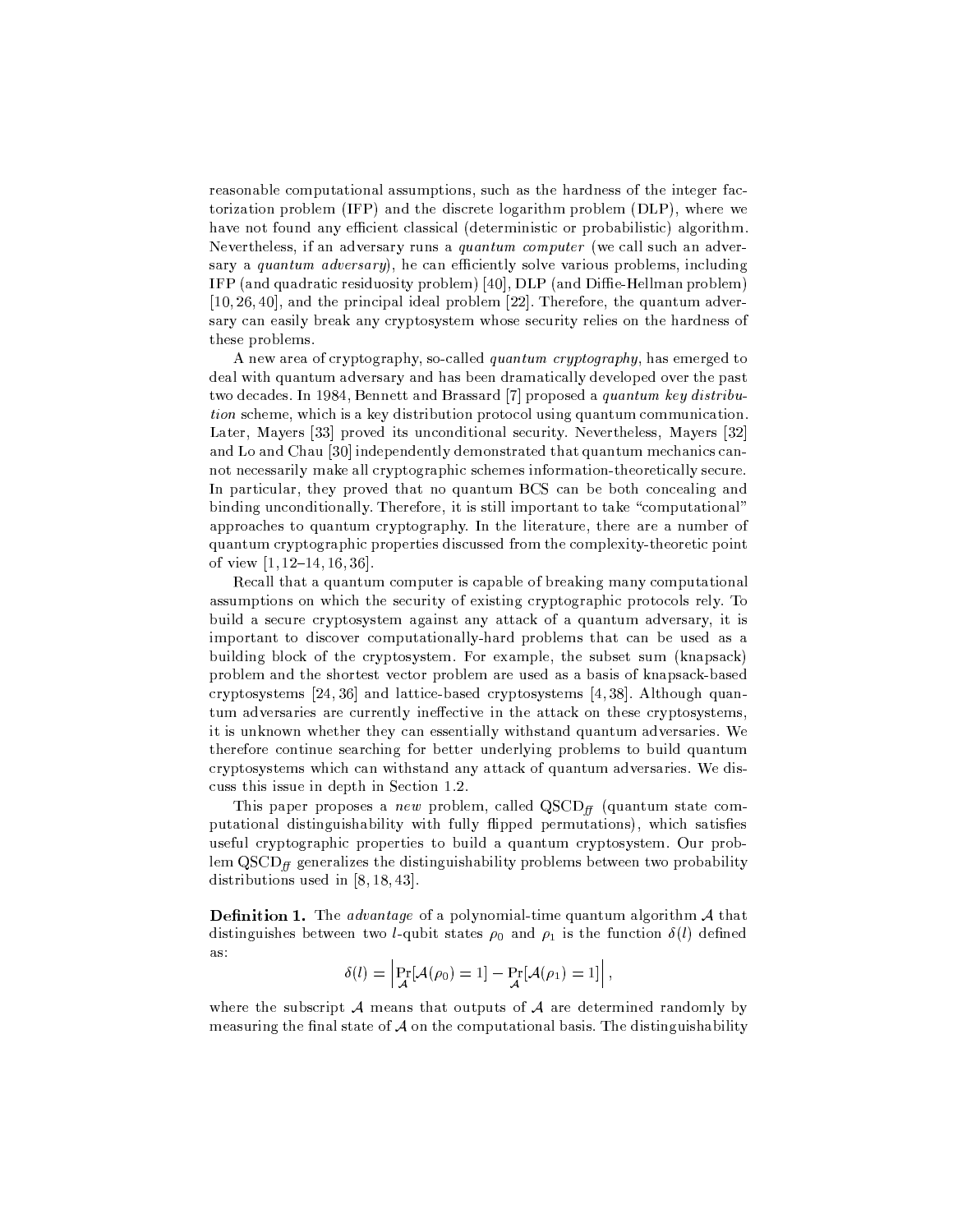problem between  $\rho_0$  and  $\rho_1$  is said to be *solvable by A with absolute (infinitely*often, resp.) advantage  $\delta(l)$  if the above equation holds for any sufficiently large (infinitely many, resp.) number  $l$ .

The problem  $QSCD<sub>f{f</sub>}$  is defined as the distinguishability problem between two random coset states  $\rho_{\pi}^+$  and  $\rho_{\pi}^-$  with a hidden permutation  $\pi$ . Let  $S_n$  be the symmetric group of degree *n* and let  $\mathcal{K}_n = {\pi \in S_n : \pi^2 = id}$  and  $\forall i \in$  $\{1, ..., n\}$ [ $\pi(i) \neq i$ ], where *n* is described as  $2(2k+1)$  for some  $k \in \mathbb{N}$ .

**Definition 2.** QSCD<sub>ff</sub> is the distinguishability problem between the following two quantum states:

$$
\rho_{\pi}^{+} = \frac{1}{2n!} \sum_{\sigma \in S_n} (|\sigma\rangle + |\sigma\pi\rangle) (\langle \sigma| + \langle \sigma\pi|) \text{ and } \rho_{\pi}^{-} = \frac{1}{2n!} \sum_{\sigma \in S_n} (|\sigma\rangle - |\sigma\pi\rangle) (\langle \sigma| - \langle \sigma\pi|),
$$

where  $\pi \in \mathcal{K}_n$ .

The parameter  $n$  of the above definition is used to measure the computational complexity of our problem and is called the *security parameter* in the cryptographic context. From a technical reason, this security parameter must be of the form  $2(2k+1)$  for a certain  $k \in \mathbb{N}$  as stated above. Moreover, we assume that any permutation  $\sigma$  can be represented in binary using  $O(n \log n)$  bits.

#### $1.1$ Our Contributions

This paper shows three cryptographic properties of  $QSCD<sub>f{f</sub>}$  and its application to quantum cryptography. These properties are summarized as follows: (1)  $QSCD<sub>f{f</sub>}$  has the trapdoor property; namely, given a hidden permutation  $\pi$ , we can efficiently distinguish between  $\rho^+_{\pi}$  and  $\rho^-_{\pi}$ ; (2) the average-case hardness of QSCD<sub>ff</sub> over randomly chosen permutations  $\pi \in \mathcal{K}_n$  coincides with its worst-case hardness; and (3) the hardness of  $QSCD<sub>f</sub>$  is lower-bounded by the worst-case hardness of the graph automorphism problem, defined as

GRAPH AUTOMORPHISM PROBLEM: (GA) input: an undirected graph  $G = (V, E)$ ; output: YES if G has a non-trivial automorphism, and NO otherwise.

Since GA is not known to be solved efficiently,  $QSCD<sub>f</sub>$  seems hard to solve. Moreover, we show that  $QSCD<sub>f{f</sub>}$  cannot be efficiently solved by any quantum algorithm that naturally extends Shor's factorization algorithm.

Technically speaking, the cryptographic properties of  $QSCD<sub>f{f</sub>}$  follows mainly from the definition of the set  $\mathcal{K}_n$  of the hidden permutations. Although the definition seems somewhat artificial, the following properties of  $\mathcal{K}_n$  lead to cryptographic and complexity-theoretic properties of  $QSCD_{ff}$ : (i)  $\pi \in \mathcal{K}_n$  is of order 2. which provides the trapdoor property of  $QSCD_{ff}$ . (ii) For any  $\pi \in \mathcal{K}_n$ , the conjugacy class of  $\pi$  is equal to  $\mathcal{K}_n$ , which enables us to prove the equivalence between the worst-case/average-case hardness of  $QSCD<sub>ff</sub>$ . (iii) GA is (polynomial-time Turing) equivalent to its subproblem with the promise that a given graph has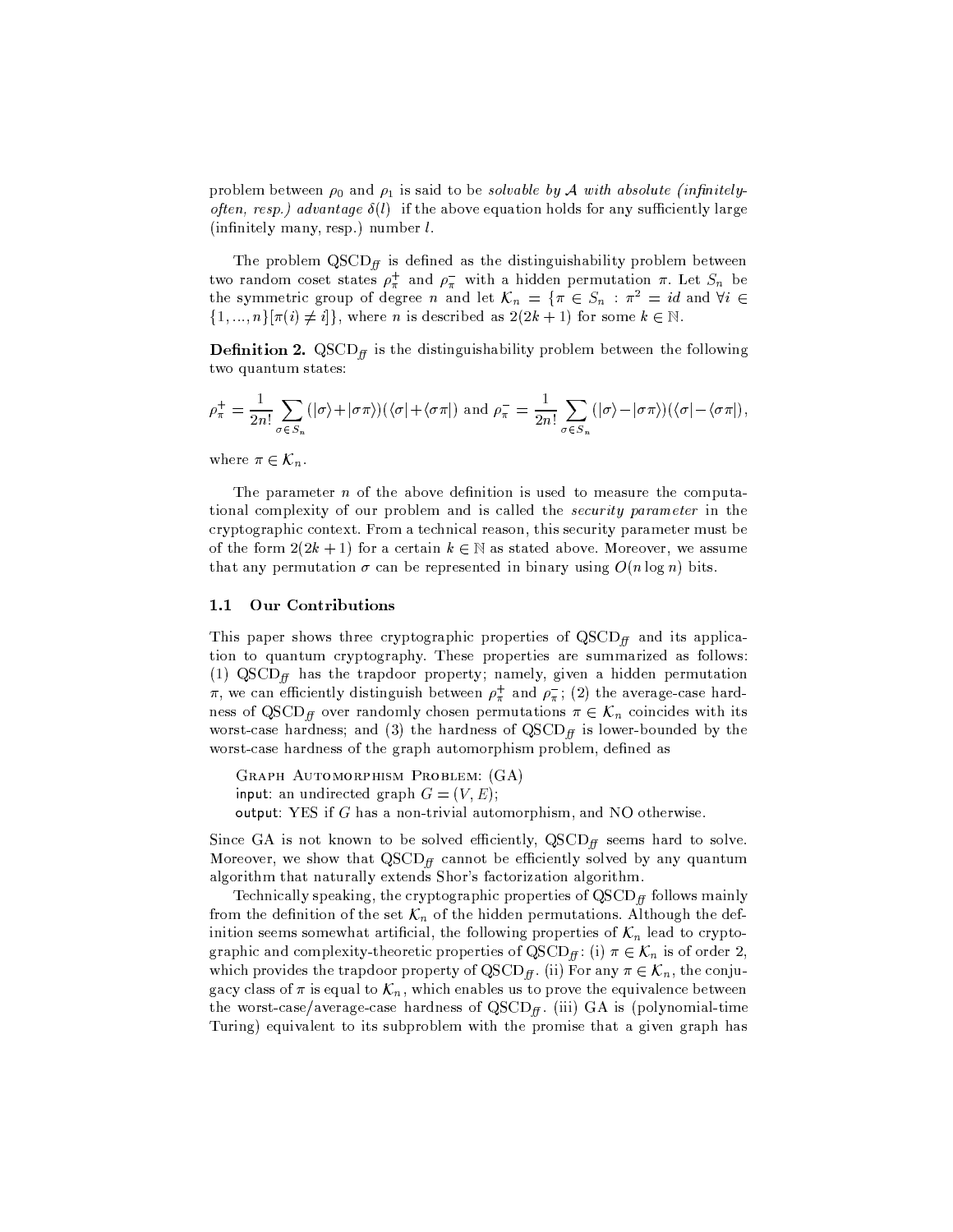a unique non-trivial automorphism in  $\mathcal{K}_n$  or none at all. This equivalence is exploited to give a complexity-theoretic lower bound of  $QSCD_{ff}$ , that is, the worst-case hardness of GA. For these proofs, we introduce new techniques: a new version of the so-called *coset sampling method*, which is broadly used in extensions of Shor's algorithm (see, e.g., [37]) and a quantum version of the hybrid argument, which is a strong tool for security reduction in modern cryptography.

As for an application of  $QSCD<sub>ff</sub>$ , we also construct a public-key cryptosystem. Several advantages of using  $QSCD<sub>ff</sub>$  will be discussed in depth in Section  $1.2$ .

#### 1.2 Comparison between Our Work and Previous Work

In recent literature, computational-complexity aspects of quantum states have been spotlighted in connection to quantum cryptography. For instance, the notion of statistical distinguishability between quantum states was investigated by Watrous [42] and Kobayashi [27] in the context of quantum zero-knowledge proofs. They proved that certain problems of statistically distinguishing between two quantum states are promise-complete for quantum zero-knowledge proof systems. Aharonov and Ta-Shma [2] also studied the computational complexity of quantum-state generation and showed its connection to quantum adiabatic computing and statistical zero-knowledge proofs.

Our distinguishability problem  $QSCD<sub>f</sub>$  is also rooted in computational complexity theory. In this subsection, we briefly discuss various advantages of using  $QSCD<sub>f{f</sub>}$  as a basis of quantum cryptosystems in comparison with other existing cryptosystems and their underlying problems.

Average-case Hardness versus Worst-case Hardness. In general, the efficient solvability of a problem on average does not guarantee that the problem can be solved efficiently by a worst-case algorithm. It is therefore desirable to show that the average-case hardness of cracking a cryptographic system is equivalent to its worst-case hardness. Unfortunately, there are few cryptographic problems known to be reduced from average-case hardness to worst-case hardness.

There are two types of worst-case/average-case reductions discussed in the literature. The first one is a strong reduction, which transforms an arbitrary instance of length  $n$  to a random instance of the same length or length polynomial in n. Ajtai [3] found a remarkable connection between the average-case and the worst-case hardness for certain versions of the shortest vector problem (SVP) in this strong sense. He showed an efficient reduction from the problem of approximating the shortest vector in a given  $n$ -dimensional lattice in the worst case to the approximation problem of the shortest vectors in a random lattice over a certain class of lattices with a larger polynomial approximation factor in n. A reduction between average-case and worst-case hardness has since then been extensively studied. Micciancio and Regev [34], for instance, gave the  $average-case/worst-case connection factor of approximately n for approximating$ SVP (see [9] by Bogdanov and Trevisan and references therein for general results with respect to worst-case/average-case reductions).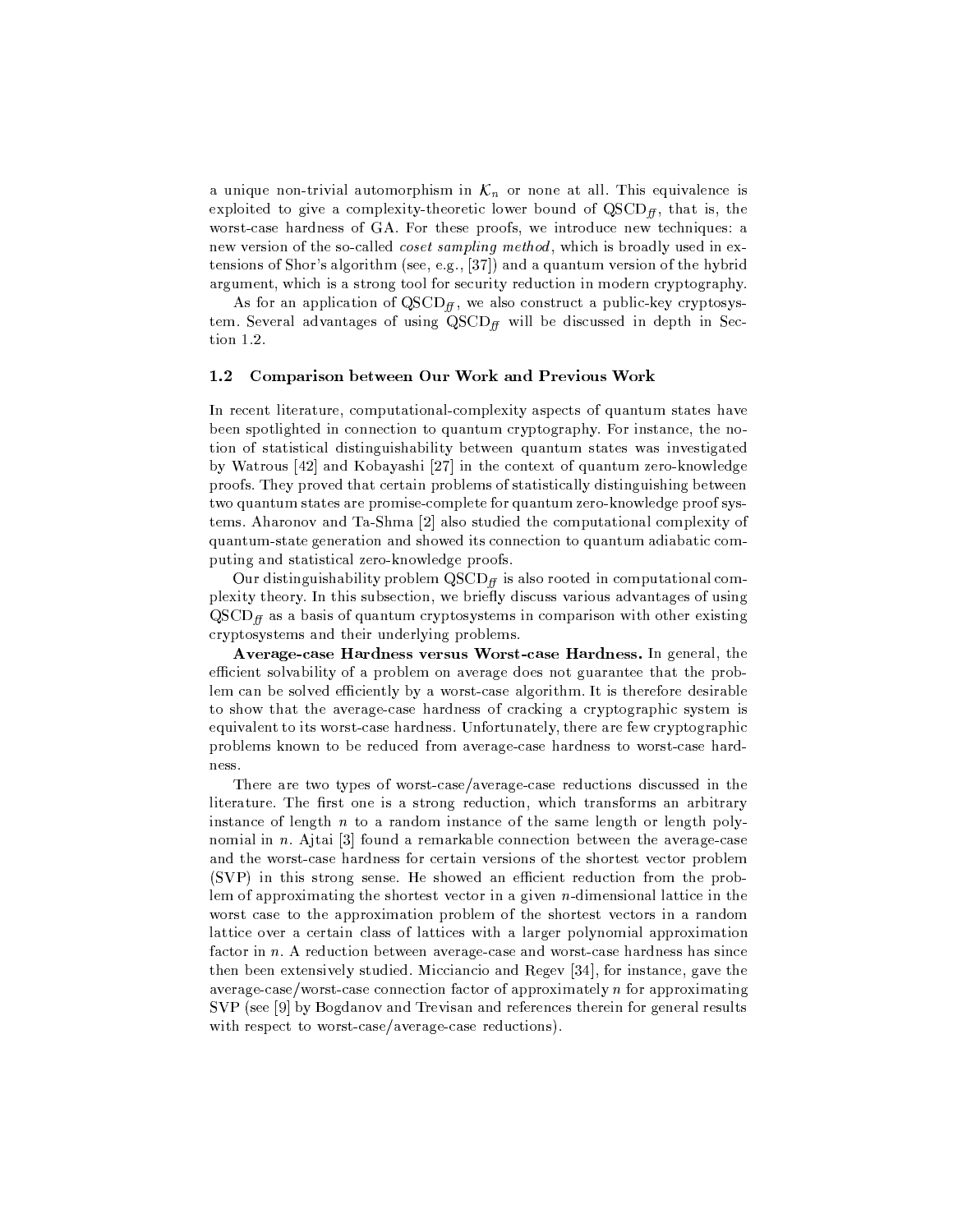The second type of reduction is a weak reduction of Tompa and Woll [41], where the reduction is randomized only over part of its instances. A typical example is DLP, which can be randomly reduced to itself by a reduction that maps instances to not all instances of the same length but rather all instances of the same underlying group. It is, nonetheless, unknown that there exists a reduction from DLP with the worst-case prime to DLP with a random prime.

In this paper, we show that  $QSCD<sub>f</sub>$  has a worst-case/average-case reduction of the first kind. Our reduction depends only on the length of the instance unlike a reduction for DLP and the average-case hardness of  $QSCD<sub>f{f</sub>}$  coincides with its worst-case hardness unlike reductions for lattice problems. Note that DLP and the inverting problem of the RSA function, whose worst-case/average-case reductions are of the second kind, can be efficiently solved in the worst case by Shor's algorithm [40]. The graph isomorphism problem  $(GI)$  and  $GA$ —wellknown graph-theoretical problems—also have the connection of the second kind [41]. Although no efficient quantum algorithm is discovered vet for them, there is no known cryptographic system whose security are reduced from them. Our distinguishability problem  $QSCD<sub>f</sub>$  is the first *cryptographic* problem with the worst-case/average-case reduction of the first kind, which has not been solved efficiently on a quantum computer.

Most problems seem to lack any strong connection between their average-case harness and worst-case hardness. In particular, there is no known cryptographic system that is based on the worst-case hardness of the subset sum problem or its subproblems.

**Exponential time versus Subexponential time.** The hidden subgroup *problem* (HSP) has been a central issue discussed for both positive and negative aspects of the power of quantum computation. Both IFP and DLP can be viewed as special cases of HSP on Abelian groups (AHSP). Kitaev [26] showed that AHSP can be efficiently solved. He introduced a polynomial-time algorithm for the quantum Fourier transform on Abelian groups, which is a generalization of the original quantum Fourier transform used in Shor's algorithm [40]. Although AHSP can be efficiently solved, the more general non-Abelian group case is unlikely to be solved by simply applying currently known techniques. (Some special non-Abelian group cases were studied in  $[17, 20, 23, 29, 35, 37]$ .) Another important variant is the HSP on the dihedral groups (DHSP). Recently, Regev [37] demonstrated a quantum reduction from the unique shortest vector problem (uSVP) to a slightly different variant of DHSP. Note that uSVP is used in lattice-based PKCs [4,38]. Moreover, Kuperburg [29] gave a subexponentialtime quantum algorithm for DHSP. Although these results do not directly imply a subexponential-time quantum algorithm for uSVP, they may be an important clue to find the desired algorithm.

Our problem  $QSCD<sub>f</sub>$  is closely related to a much harder problem: HSP on the symmetric groups (SHSP). No subexponential-time quantum algorithm is known for SHSP. A distinguishability problem, similar to  $QSCD<sub>ff</sub>$ , defined in terms of SHSP was introduced by Hallgren, Russell and Ta-Shma [23], who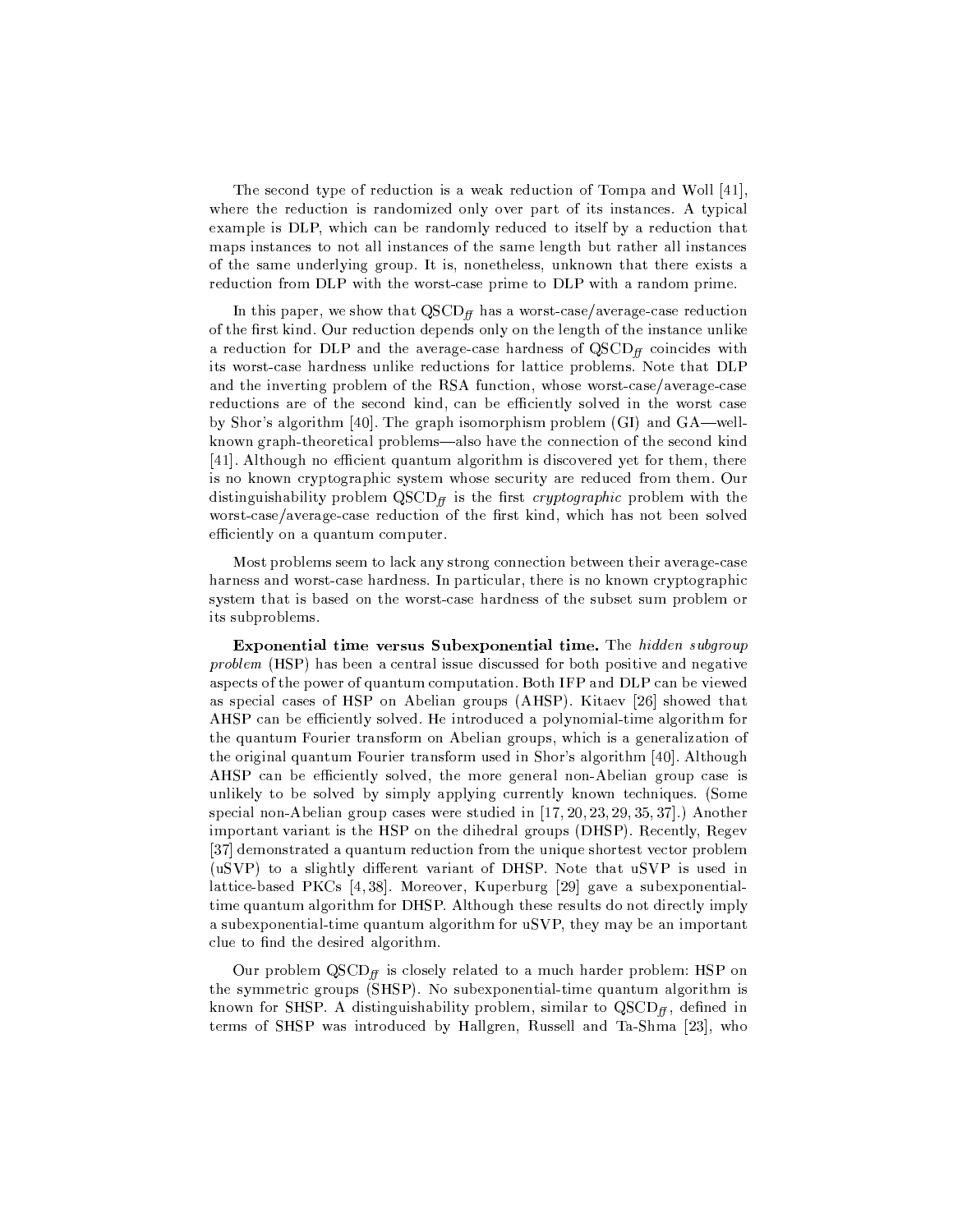showed that any standard algorithm<sup>5</sup> takes exponential time to solve their problem. Here, we show that their problem is polynomial-time reducible to  $\text{QSCD}_{\theta}$ . This immediately implies that that any standard algorithm that solves  $QSCD<sub>f</sub>$ also requires exponential time. The hardness result of Hallgren et al. was recently strengthened by Grigni et al. [20] and Kempe and Shalev [25]. Finding even a subexponential algorithm for  $QSCD<sub>f</sub>$  seems a daunting task. On the contrary, this suggests that our problem  $QSCD<sub>f{f}</sub>$  is more reliable than, e.g., uSVP. This situation is similar to the case of DLP over different groups on classical computation. DLP over  $\mathbb{Z}_n^*$  (p is a prime) is classically solved in subexponential time whereas there is no known classical subexponential-time algorithm for DLP over certain groups used in elliptic curve cryptography. It is believed that DLP over such groups is more reliable than DLP over  $\mathbb{Z}_p^*$ .

We prove that the computational complexity of  $QSCD<sub>f</sub>$  is lower-bounded by that of GA, which is not known to be in  $NP \cap co-NP$ . Well-known upper bounds of GA are NP  $\cap$  co-AM [19,39], SPP [5], and UAP [11]. To our best knowledge, most cryptographic problems fall in NP  $\cap$  co-NP and few cryptographic systems are lower-bounded by the worst-case hardness of the problems not known to be in NP ∩ co-NP.

Quantum Computational Cryptography. Quantum key distribution gives a foundation to symmetric-key cryptosystems (SKCs). For instance, the quantum key distribution scheme in [7] achieves unconditionally secure sharing of secret keys for SKCs using an authenticated classical communication channel. Both SKCs and PKCs have their own advantages and disadvantages. For instance. PKCs save a number of secret keys compared with SKCs in a large network; however, they need computational assumptions for their security and is vulnerable to, for instance, the man-in-the-middle attack. As an application of  $QSCD<sub>f</sub>$ , we propose a new computational quantum PKC whose security relies on the computational hardness of  $QSCD_{ff}$ .

Of many existing PKCs, few make their security solely based on the worstcase hardness of their underlying problems. Quantum adversaries can break many PKCs whose underlying problems are number-theoretic problems because these problems are solvable by efficient quantum algorithms. Recently, Okamoto, Tanaka, and Uchiyama [36] proposed a quantum analogue of PKCs based on a certain subset of the knapsack problem and showed that their cryptosystem withstands certain known attacks of a quantum adversary. Our quantum PKC also seems to resist a quantum adversary since we can prove the existence of a security reduction from the problem GA, which is not known to be solved efficiently even on a quantum computer.

# Cryptographic Properties of  $QSCD_{ff}$  $\overline{2}$

We show three cryptographic properties of  $QSCD<sub>f{f</sub>}$  introduced in the previous section. These properties will help us construct a cryptographic system in Sec-

 $5$  The algorithms that run an essential part of Shor's algorithm [40] are simply called standard methods.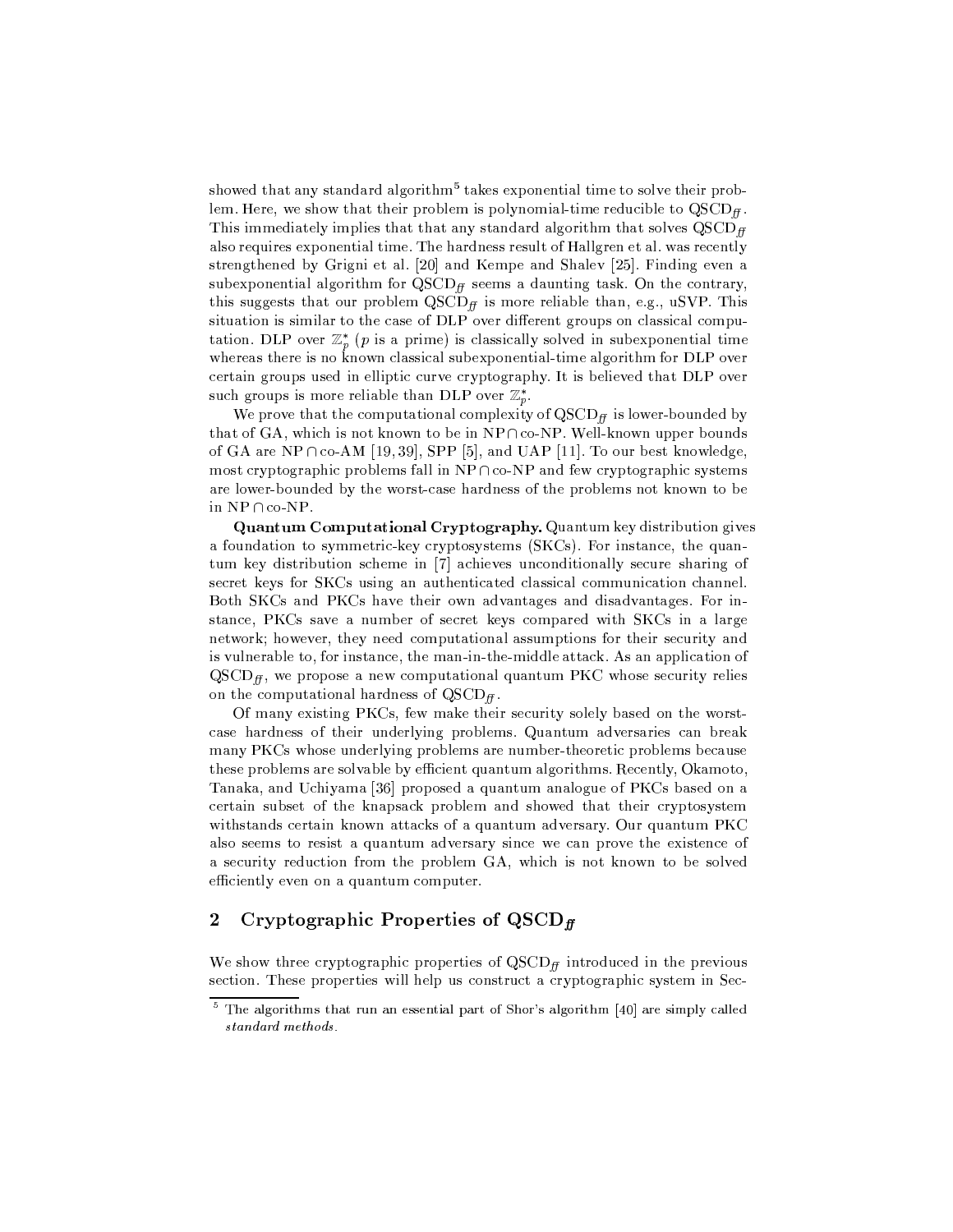tion 3. Hereafter, we assume the reader's familiarity with basics of quantum computation. Recall the two quantum states  $\rho_{\pi}^{+} = \frac{1}{2n!} \sum_{\sigma \in S_n} (|\sigma\rangle + |\sigma \pi\rangle)(\langle \sigma| + \langle \sigma \pi|)$ <br>and  $\rho_{\pi}^{-} = \frac{1}{2n!} \sum_{\sigma \in S_n} (|\sigma\rangle - |\sigma \pi\rangle)(\langle \sigma| - \langle \sigma \pi|)$  for a hidden permutation  $\pi \in \mathcal{K}_n$ . For simplicity, let *i* denote the maximally mixed state, i.e.,  $i = \frac{1}{n!} \sum_{\sigma \in S_n} |\sigma\rangle\langle\sigma|$ . which appears later as a technical tool.

#### 2.1 **Trapdoor Property**

We prove that  $QSCD<sub>f{f</sub>}$  has the *trapdoor property*, which plays a key role in various cryptosystems. We present an efficient distinction algorithm between  $\rho_{\pi}^{+}$ and  $\rho_{\pi}^-$  with a hidden permutation  $\pi$  in  $\mathcal{K}_n$ .

Theorem 1. There exists a polynomial-time quantum algorithm that, given  $\pi \in \mathcal{K}_n$ , distinguishes between  $\rho_{\pi}^+$  and  $\rho_{\pi}^-$  with certainty.

*Proof.* Let  $\chi$  be any given unknown state, which is either  $\rho_{\pi}^+$  or  $\rho_{\pi}^-$ . The desired distinction algorithm for  $\chi$  is given as follows.

- (D1) Prepare two quantum registers: the first register holds a control bit and the second one holds  $\chi$ . Apply the Hadamard transformation H to the first register. The state of the system now becomes  $H|0\rangle\langle0|H\otimes\chi$ .
- (D2) Apply the Controlled- $\pi$  operator  $C_{\pi}$  to the two registers, where  $C_{\pi}|0\rangle|\sigma\rangle =$  $|0\rangle|\sigma\rangle$  and  $C_{\pi}|1\rangle|\sigma\rangle=|1\rangle|\sigma\pi\rangle$  for any  $\sigma\in S_n$ . Since  $\pi^2=id$  for any  $\pi\in\mathcal{K}_n$ , the state of the entire system is expressed as  $\frac{1}{n!} \sum_{\sigma \in S_n} |\psi_{\pi,\sigma}^+\rangle \langle \psi_{\pi,\sigma}^+|$  if  $\chi = \rho_{\pi}^+$ and  $\frac{1}{n!}\sum_{\sigma\in S_n}|\psi_{\pi,\sigma}^-\rangle\langle\psi_{\pi,\sigma}^-|$  if  $\chi=\rho_{\pi}^-$ , where

$$
|\psi_{\pi,\sigma}^{\pm}\rangle = C_{\pi} \left(\frac{1}{2}|0\rangle (|\sigma\rangle \pm |\sigma\pi\rangle) + |1\rangle (|\sigma\rangle \pm |\sigma\pi\rangle) \right)
$$
  
=  $\frac{1}{2}|0\rangle (|\sigma\rangle \pm |\sigma\pi\rangle) + \frac{1}{2}|1\rangle (|\sigma\pi\rangle \pm |\sigma\rangle).$ 

(D3) Apply the Hadamard transformation to the first register. If  $\chi$  is  $\rho^+_{\pi}$  and  $\rho^-_{\pi}$ , then the state of the system becomes  $(H \otimes I)|\psi^+_{\pi,\sigma}\rangle =$  $\frac{1}{\sqrt{2}}|0\rangle (|\sigma\rangle + |\sigma\pi\rangle)$  and  $(H \otimes I)|\psi_{\pi,\sigma}^{-}\rangle = \frac{1}{\sqrt{2}}|1\rangle (|\sigma\rangle - |\sigma\pi\rangle)$ , respectively.<br>Measure the first register on the computational basis. If the result is 0, output YES; otherwise, output NO. Clearly, we obtain the correct answer with probability 1.  $\Box$ 

#### Reduction from the Worst Case to the Average Case 2.2

We reduce the worst-case hardness of  $QSCD<sub>ff</sub>$  to its average-case hardness. Such a reduction implies that  $QSCD<sub>f</sub>$  with a random  $\pi$  is at least as hard as  $QSCD<sub>f</sub>$ with the most difficult  $\pi$ .

**Theorem 2.** Assume that there exists a polynomial-time quantum algorithm A that solves  $QSCD<sub>f</sub>$  with absolute (infinitely-often, resp.) non-negligible advantage for a uniformly random  $\pi \in \mathcal{K}_n$ ; namely, there exists a polynomial p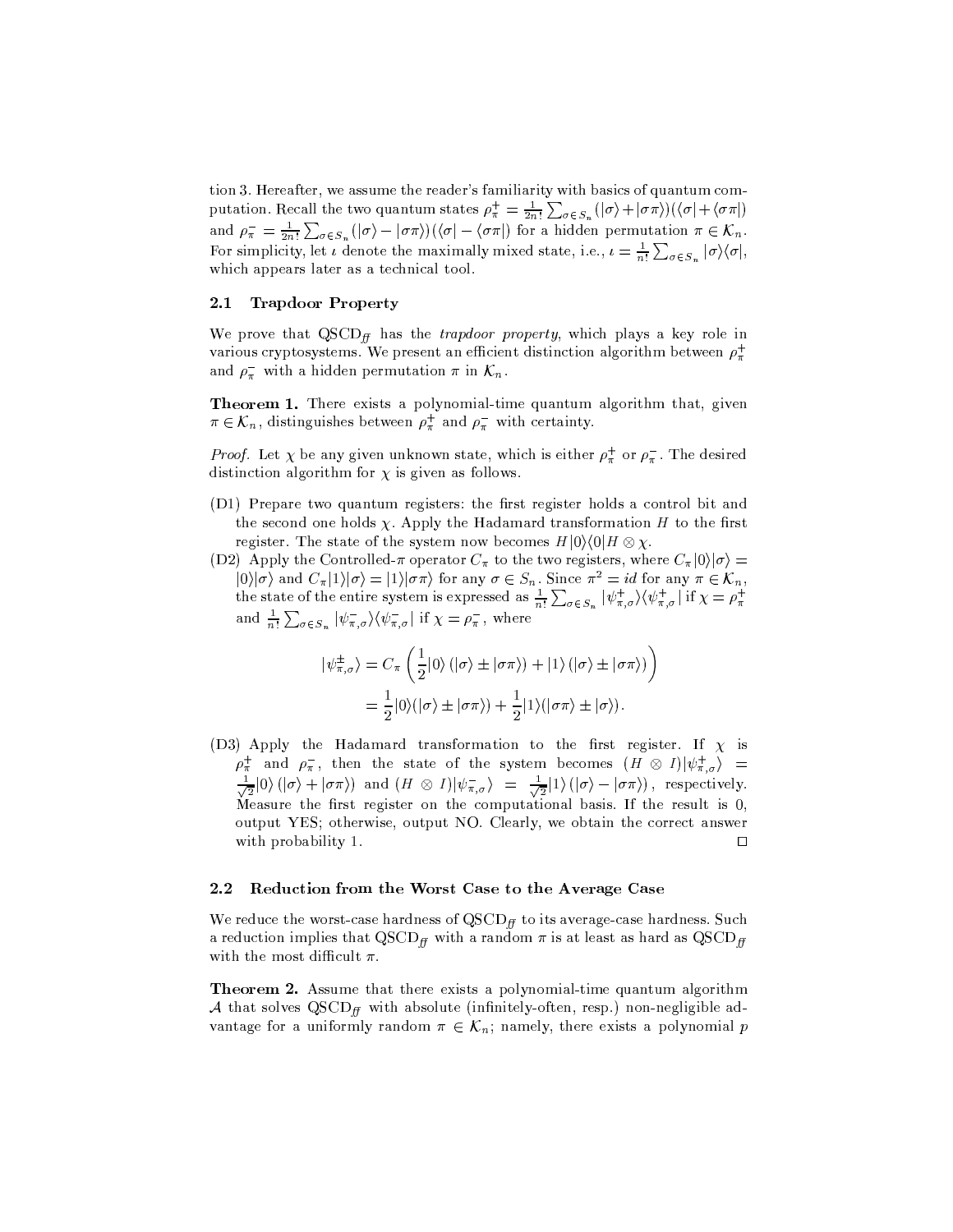such that, for any sufficiently large (infinitely many, resp.) number  $n$ ,

$$
\left|\Pr_{\pi,\mathcal{A}}[\mathcal{A}(\rho_{\pi}^+)=1]-\Pr_{\pi,\mathcal{A}}[\mathcal{A}(\rho_{\pi}^-)=1]\right|>1/p(n),
$$

where  $\pi$  is chosen uniformly at random from  $\mathcal{K}_n$ . Then, there exists a polynomialtime quantum algorithm B that solves  $QSCD<sub>f</sub>$  with absolute (infinitely-often, resp.) non-negligible advantage in the worst case.

*Proof.* Let  $\chi$  be any given state, which is either  $\rho^+_{\pi}$  or  $\rho^-_{\pi}$ . The desired worst-case algorithm  $\beta$  is built from the average-case algorithm  $\mathcal A$  in the following way.

(R1) Choose a permutation  $\tau \in S_n$  uniformly at random and then multiply  $\chi$ by  $\tau$  from the right. If  $\chi = \rho_{\pi}^{+}$ , then we obtain the quantum state

$$
\chi' = \frac{1}{2n!} \sum_{\sigma \in S_n} (|\sigma \tau\rangle + |\sigma \tau \tau^{-1} \pi \tau\rangle) (\langle \sigma \tau| + \langle \sigma \tau \tau^{-1} \pi \tau|)
$$
  
= 
$$
\frac{1}{2n!} \sum_{\sigma' \in S_n} (|\sigma'\rangle + |\sigma' \tau^{-1} \pi \tau\rangle) (\langle \sigma'| + \langle \sigma' \tau^{-1} \pi \tau|).
$$

If 
$$
\chi = \rho_{\pi}
$$
, then we obtain  $\chi' = \frac{1}{2n!} \sum_{\sigma \in S_n} (|\sigma\rangle - |\sigma\tau^{-1}\pi\tau\rangle) (\langle \sigma| - \langle \sigma\tau^{-1}\pi\tau|).$ 

(R2) Invoke the average-case algorithm  $A$  on the input  $\chi'$ .

 $(R3)$  Output the outcome of A.

Note that  $\tau^{-1}\pi\tau \in \mathcal{K}_n$  for any  $\tau$  and there exists a  $\tau \in S_n$  satisfying that  $\tau^{-1}\pi\tau = \pi'$  for any  $\pi' \in \mathcal{K}_n$ . Hence, the conjugacy class of  $\pi$  is equal to  $\mathcal{K}_n$ . Moreover, the number of all  $\tau \in S_n$  for which  $\tau^{-1} \pi \tau = \pi'$  is independent of the choice of  $\pi' \in \mathcal{K}_n$ . From these properties,  $\tau^{-1} \pi \tau$  is uniformly distributed over  $\mathcal{K}_n$ . Therefore, feeding the input  $\chi'$  to algorithm A guarantees the non-negligible advantage.  $\Box$ 

#### 2.3 Hardness of  $QSCD<sub>f</sub>$

We show that the computational complexity of  $QSCD<sub>f{f</sub>}$  is lower-bounded by that of GA by constructing an efficient reduction from GA to  $QSCD_{ff}$ . Our reduction constitutes two parts: a reduction from GA to a variant of GA, called Unique  $GA_{ff}$ , and a reduction from Unique  $GA_{ff}$  to  $QSCD_{ff}$ . We also discuss a relationship between  $QSCD_{ff}$  and SHSP, which suggests that  $QSCD_{ff}$  may be hard for polynomial-time quantum algorithms to solve.

To describe the desired reduction, we begin with introducing two variants of GA. Earlier, Köbler, Schöning and Torán [28] introduced the following unique  $graph \ automorphism \ problem$  (UniqueGA).

UNIQUE GRAPH AUTOMORPHISM PROBLEM: (UniqueGA)

input: an undirected graph  $G = (V, E)$ ;

- promise:  $G$  has a unique non-trivial automorphism or no non-trivial automorphisms;
- output: YES if  $G$  has the non-trivial automorphism, and NO otherwise.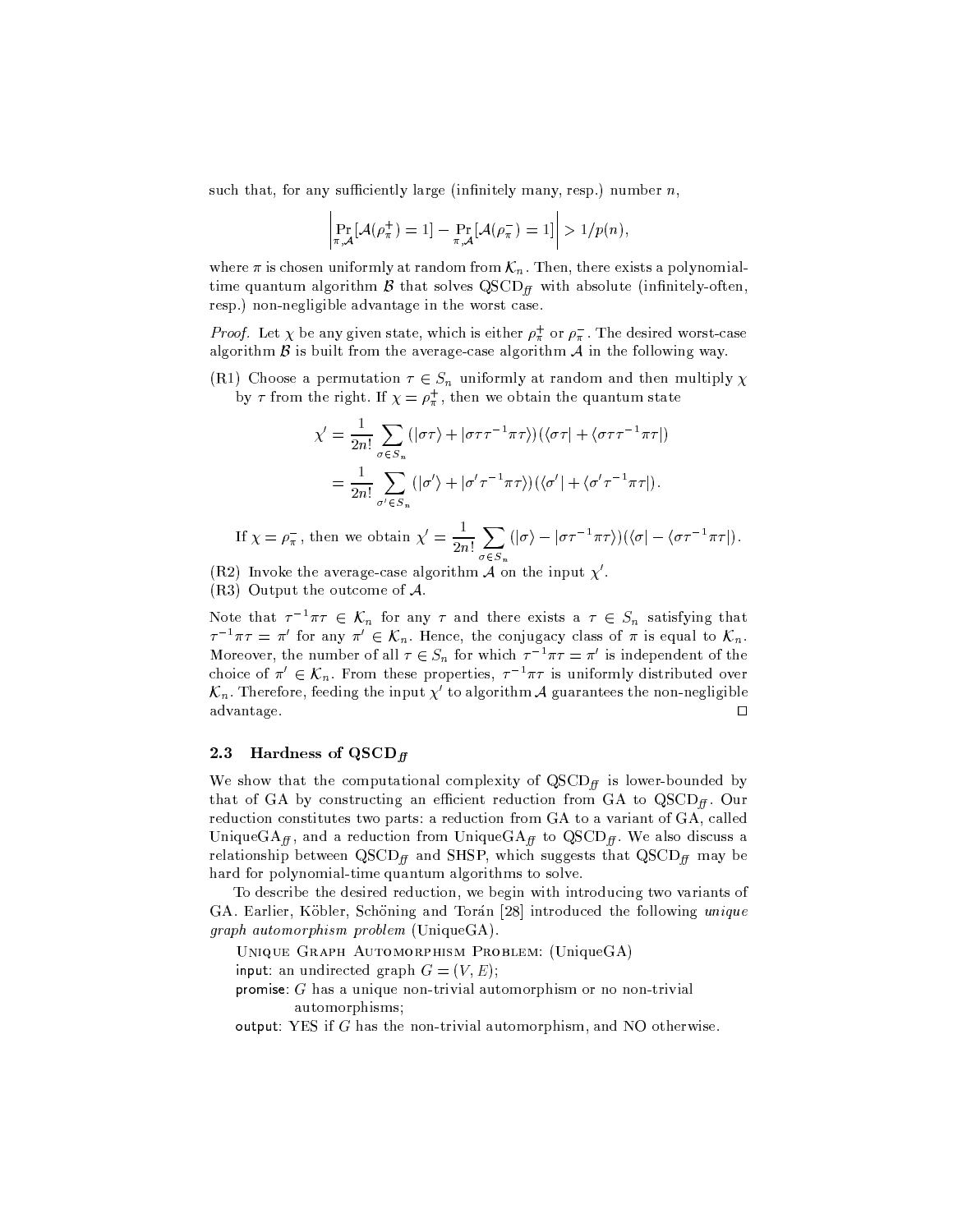Notice that UniqueGA is called (1GA, GA) as a promise problem in [28]. Connection to our distinguishability problem, we introduce the *unique graph automorphism with fully-flipped permutation* (UniqueGA $_{ff}$ ), which plays an important role in the reduction.

- UNIQUE GRAPH AUTOMORPHISM WITH FULLY-FLIPPED PERMUTA-TION: (Unique  $GA_{ff}$ )
- input: an undirected graph  $G = (V, E)$ , where  $|V| = n = 2(2k + 1)$  for some  $k \in \mathbb{N}$ ;
- promise: G has a unique non-trivial automorphism  $\pi \in \mathcal{K}_n$ , or no non-trivial automorphisms;
- output: YES if G has the non-trivial automorphism, and NO otherwise.

Next, we discuss the so-called *coset sampling method*, which has been largely used in many extensions of Shor's algorithm.

Lemma 1. There exists a polynomial-time quantum algorithm that, given an instance G of UniqueGA $_{ff}$ , generates a quantum state  $\rho^+_{\pi}$  if G is an "YES" instance with its unique non-trivial automorphism  $\pi$ , or  $\iota = \frac{1}{n!} \sum_{\sigma \in S_n} |\sigma\rangle\langle\sigma|$  if  $G$  is a "NO" instance.

*Proof.* Given an instance G of UniqueGA $_{ff}$ , we first prepare the quantum state  $\frac{1}{\sqrt{n!}}\sum_{\sigma\in S_n}|\sigma\rangle|\sigma(G)\rangle$ , where  $\sigma(G)$  is the graph resulting from by relabeling its nodes according to a permutation  $\sigma$ . By discarding the second register, we obtain the unique quantum state  $\chi$  in the first register. Then,  $\chi = \rho_{\pi}^{+}$  if G is an "YES" instance with the unique non-trivial automorphism  $\pi$ , and  $\chi = \iota$  otherwise, as requested.  $\Box$ 

Now, we introduce a new version of the coset sampling method as a technical tool for our reduction. Note that this algorithm essentially requires the fact that the hidden  $\pi$  is an odd permutation, which is one of the special properties of  ${\mathcal K}_n$ .

Lemma 2. There exists a polynomial-time quantum algorithm that, given an instance G of UniqueGA $_H$ , generates a quantum state  $\rho_{\pi}^-$  if G is an "YES" instance with the unique non-trivial automorphism  $\pi$ , or *i* if G is a "NO" instance.

Proof. Similar to the algorithm of Lemma 1, we prepare the quantum state  $\frac{1}{\sqrt{n!}}\sum_{\sigma \in S_n} |\sigma\rangle |\sigma(G)\rangle$ . Next, we compute the sign of each permutation in the first register and then invert its phase if the permutation is odd. We obtain the quantum state  $\frac{1}{\sqrt{n!}}\sum_{\sigma \in S_n}(-1)^{\text{sgn}(\sigma)}|\sigma\rangle |\sigma$ and sgn( $\sigma$ ) = 1 otherwise. By discarding the second register, we can obtain a quantum state  $\chi$  in the first register. Note that, since  $\pi$  is odd, if  $\sigma$  is odd (even, resp.) then  $\sigma\pi$  is even (odd, resp.). Therefore,  $\chi = \rho_{\pi}^-$  if G is an "YES" instance with the unique non-trivial automorphism  $\pi$ , and  $\chi = \iota$  otherwise.  $\Box$ 

We are now ready to present a reduction from GA to  $QSCD<sub>ff</sub>$ , which implies that  $QSCD<sub>ff</sub>$  is computationally at least as hard as GA.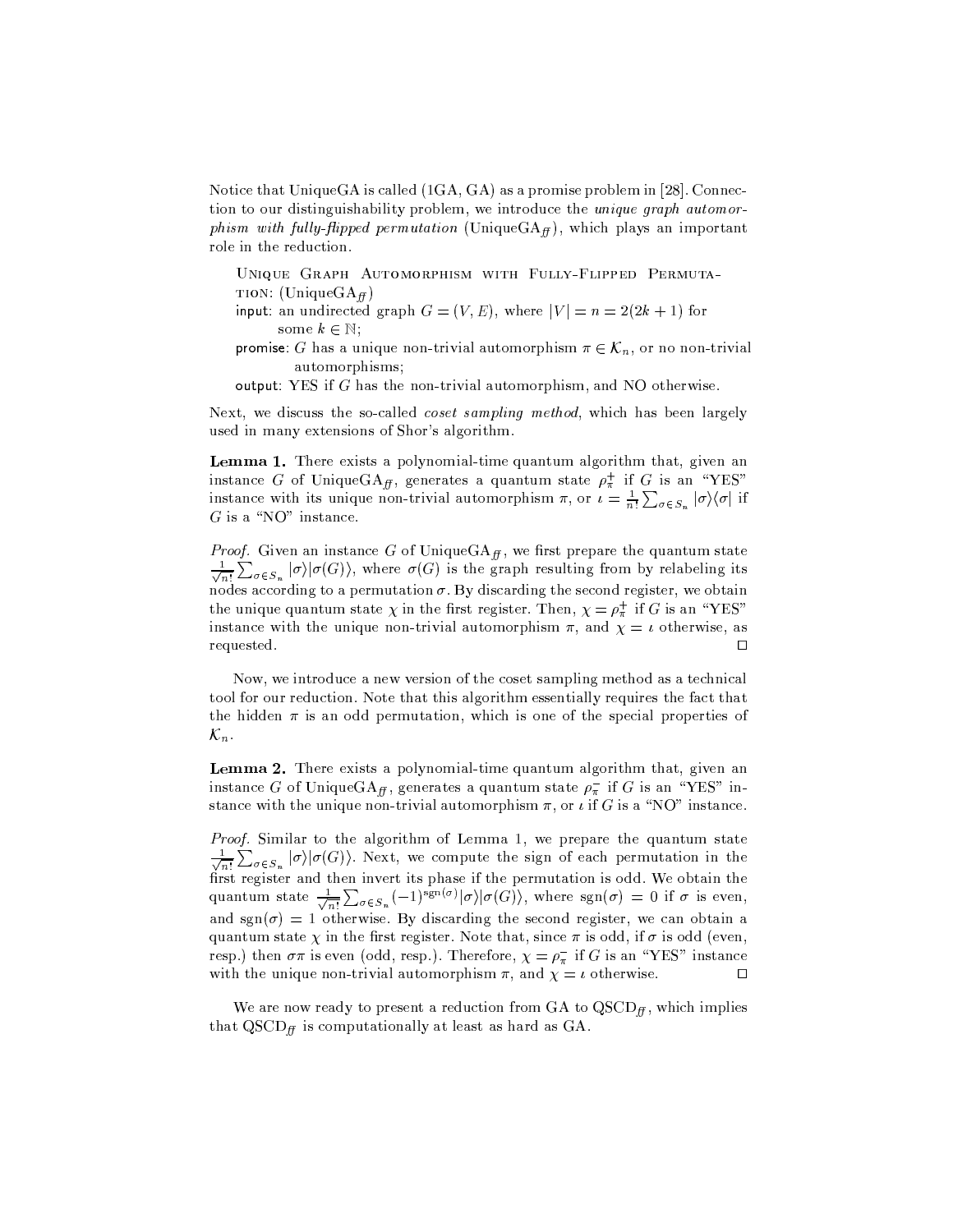**Theorem 3.** If there exists a polynomial-time quantum algorithm that solves  $QSCD<sub>f</sub>$  with absolute non-negligible advantage, there exists a polynomial-time quantum algorithm that solves any instance of GA in the worst case with nonnegligible probability.

*Proof.* We first show that GA is polynomial-time Turing equivalent to Unique  $GA_{\pi}$  and then give a reduction from Unique  $GA_{\pi}$  to  $QSCD_{\pi}$ . The reduction from GA to UniqueGA $_H$  is similar to the one given by Köbler, Schöning and Torán [28], who presented a polynomial-time Turing reduction from GA to UniqueGA. Their polynomial-time algorithm for GA invokes UniqueGA as an oracle with a promised input, that is, a graph with even number of nodes which has either the unique non-trivial automorphism without fixed points or no nontrivial automorphisms. Carefully reading the construction of their reduction, we can easily modify it to fit our reduction from GA to UniqueGA $_{\rm ff}$ . Moreover, slightly modifying the gadgets for their reduction, we can satisfy the condition that  $n = 2(2k + 1)$  for some  $k \in \mathbb{N}$ . Thus, we obtain the following lemma.

**Lemma 3.** Unique  $GA_f$  is polynomial-time Turing equivalent<sup>6</sup> to GA.

The complete proof of this lemma is placed in Appendix. It therefore suffices to show a reduction from UniqueGA $_H$  to QSCD $_H$ . Assume that there exists a polynomial-time quantum algorithm  $A$  that solves  $QSCD<sub>f{f</sub>}$  with absolute nonnegligible advantage. For a given instance  $G$  of Unique $GA_f$ , we perform the following procedure:

- (S1) Generate two sequences  $S^+ = (\chi^+, ..., \chi^+)$  and  $S^- = (\chi^-, ..., \chi^-)$  of  $8p<sup>2</sup>(n)n$  quantum states from G using the algorithms of Lemmas 1 and 2. respectively.
- (S2) Invoke A on each component in  $S^+$  and  $S^-$  as an input. Let  $R^+$  =  $(\mathcal{A}(\chi^+),...,\mathcal{A}(\chi^+))$  and  $R^- = (\mathcal{A}(\chi^-),...,\mathcal{A}(\chi^-))$  be the resulting sequences.
- (S3) Output YES if the gap between the numbers of 1's in  $R^+$  and  $R^-$  is at least  $4p(n)n$ , output NO otherwise.

Note that if G is an "YES" instance,  $S^+ = \overbrace{(\rho^+_n, ..., \rho^+_n)}^{8p^2(n)n}$  and  $S^- = \overbrace{(\rho^-_n, ..., \rho^-_n)}^{8p^2(n)n}$ , otherwise  $S^+ = S^- = \overbrace{(t, ..., t)}^{8p^2(n)n}$ . Therefore, if G is an "YES" instance, then there

is a gap between the numbers of 1's in  $R^+$  and in  $R^-$  because of the property of  $A_i$ ; otherwise, there is no gaps between them.

We now estimate this gap by the Hoeffding bound. Let  $X^+$  and  $X^-$  be two random variables expressing the numbers of 1's in  $R^+$  and in  $R^-$ , respectively. If G is an "YES" instance,  $Pr[|X^+ - X^-| > 4p(n)n] > 1 - 2e^{-n}$  by the Hoeffding bound since  $|\Pr[\mathcal{A}(\rho_{\pi}^+) = 1] - \Pr[\mathcal{A}(\rho_{\pi}^-) = 1]| > 1/p(n)$ . Similarly, if G is a "NO" instance,  $Pr[|X^+ - X^-| < 4p(n)n] > 1 - 2e^{-n}$ . This guarantees the above procedure to solve UniqueGA $_H$  efficiently, as requested.  $\Box$ 

<sup>&</sup>lt;sup>6</sup> If a Turing reduction to a promise problem makes only queries that satisfy the promise, the reduction is called  $smart$  [21]. Smart reductions are desirable for security reductions. The reduction from GA to UniqueGA in [28] is indeed smart and thus, so is this reduction.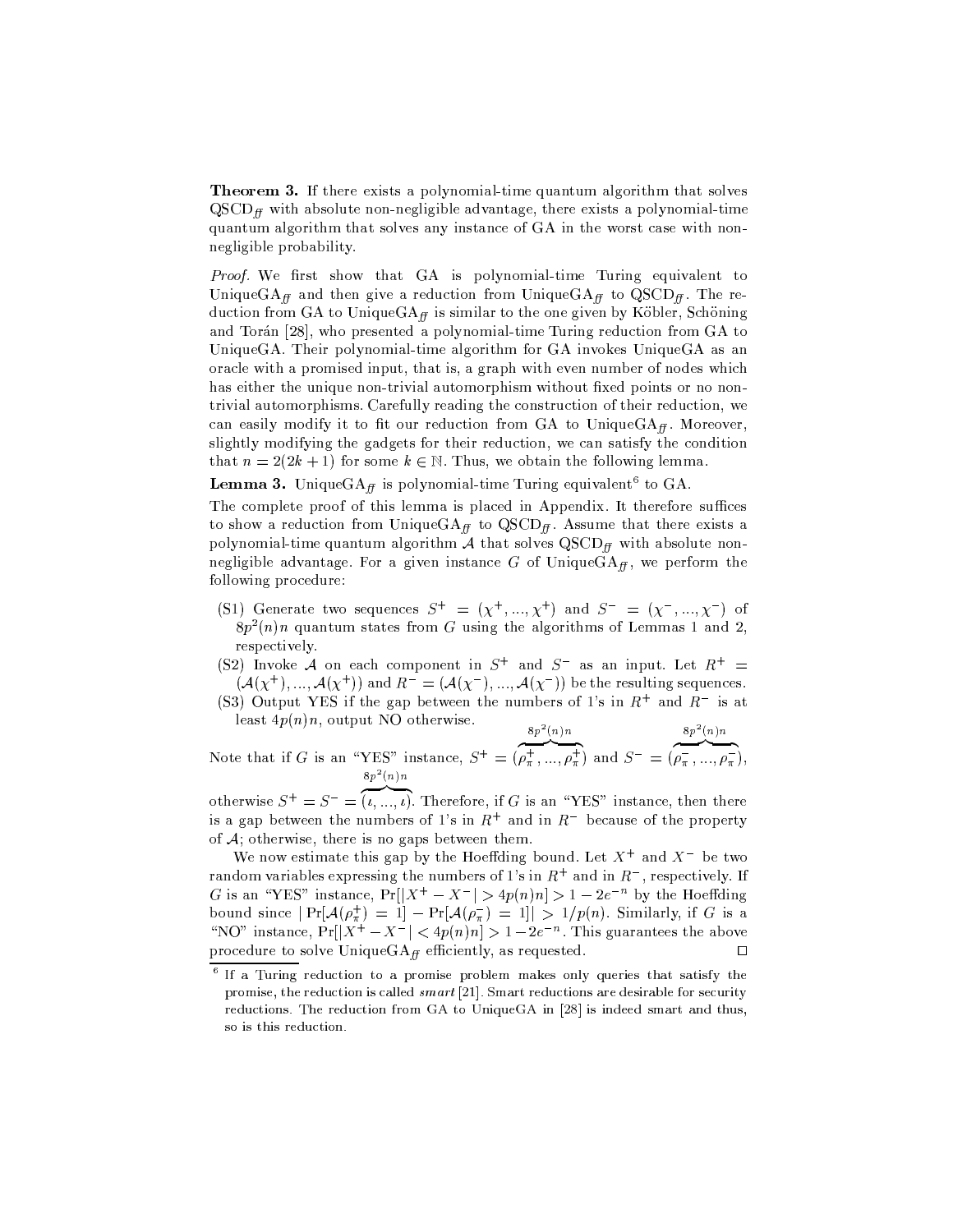As stated in Section 1, the distinguishability problem  $QSCD<sub>f</sub>$  is rooted in SHSP. It is shown that a natural extension of Shor's algorithm cannot solve the distinguishability problem between  $\rho_{\pi}^{+}$  and  $\iota$  in [23, 20, 25]. Here, we give a theorem on a relationship between  $QSCD<sub>f</sub>$  and the distinguishability problem between  $\rho^+_{\pi}$  and  $\iota$ .

Before stating the theorem, we give a conversion algorithm for  $\rho^+_{\pi}$  and  $\rho^-_{\pi}$ . This algorithm will be used in the proof of the theorem as well as the construction of a PKC in the subsequent section.

Lemma 4. There exists a polynomial-time quantum algorithm that converts  $\rho^+_{\pi}$  into  $\rho^-_{\pi}$  and keeps *i* as it is with certainty.

*Proof.* Given  $\rho_{\pi}^{+}$ , the desired algorithm inverts its phase according to the sign of the permutation by performing the following transformation:

$$
|\sigma\rangle + |\sigma\pi\rangle \longmapsto (-1)^{\text{sgn}(\sigma)} |\sigma\rangle + (-1)^{\text{sgn}(\sigma\pi)} |\sigma\pi\rangle.
$$

Recall that  $sgn(\sigma) = 0$  if  $\sigma$  is even and  $sgn(\sigma) = 1$  otherwise. Note that deciding the sign of a given permutation takes only polynomial time. Since  $\pi$  is odd, the above algorithm converts  $\rho_{\pi}^{+}$  into  $\rho_{\pi}^{-}$ . Clearly, the algorithm does not alter the quantum state  $\iota$ .  $\Box$ 

The following theorem implies that  $QSCD<sub>f{f</sub>}$  cannot be efficiently solved by any algorithm that naturally extends Shor's factoring algorithm. To prove the theorem, we need a quantum version of the so-called hybrid argument.

**Theorem 4.** If there exists a polynomial-time quantum algorithm that solves  $QSCD<sub>ff</sub>$  with absolute (infinitely-often, resp.) non-negligible advantage, then there exists a polynomial-time quantum algorithm that solves the distinguishability problem between  $\rho_{\pi}^+$  and  $\iota$  with absolute (infinitely-often, resp.) nonnegligible advantage.

*Proof.* We prove only the absolute advantage case. Assume that a polynomialtime quantum algorithm A solves  $QSCD<sub>f{f</sub>}$  with absolute non-negligible advantage; namely, there exist a number  $n_0 \geq 1$  and a polynomial  $q(n)$  such that

$$
\left|\Pr_{\mathcal{A}}[\mathcal{A}(\rho_{\pi}^+) = 1] - \Pr_{\mathcal{A}}[\mathcal{A}(\rho_{\pi}^-) = 1]\right| > 1/q(n)
$$

for all numbers  $n > n_0$ . Let A' be the algorithm that applies the conversion algorithm of Lemma 4 to a given state  $\chi$  (=  $\rho^+_{\pi}$  or  $\iota$ ) and then feeds the resulting state  $\chi'$  (=  $\rho_{\pi}^-$  or *i*) to A. Note that  $\mathcal{A}'(\rho_{\pi}^+) = \mathcal{A}(\rho_{\pi}^-)$  and  $\mathcal{A}'(\iota) = \mathcal{A}(\iota)$ . It immediately follows by the triangle inequality that, for any number  $n > n_0$ ,

$$
\left|\Pr_{\mathcal{A}}[\mathcal{A}(\rho_{\pi}^+) = 1] - \Pr_{\mathcal{A}}[\mathcal{A}(\iota) = 1]\right| + \left|\Pr_{\mathcal{A}'}[\mathcal{A}'(\rho_{\pi}^+) = 1] - \Pr_{\mathcal{A}'}[\mathcal{A}'(\iota) = 1]\right| > 1/q(n).
$$

This inequality implies that, for each number  $n > n_0$ , we obtain either

$$
\left|\Pr_{\mathcal{A}}[\mathcal{A}(\rho_{\pi}^+)=1]-\Pr_{\mathcal{A}}[\mathcal{A}(\iota)=1]\right|>1/2q(n)
$$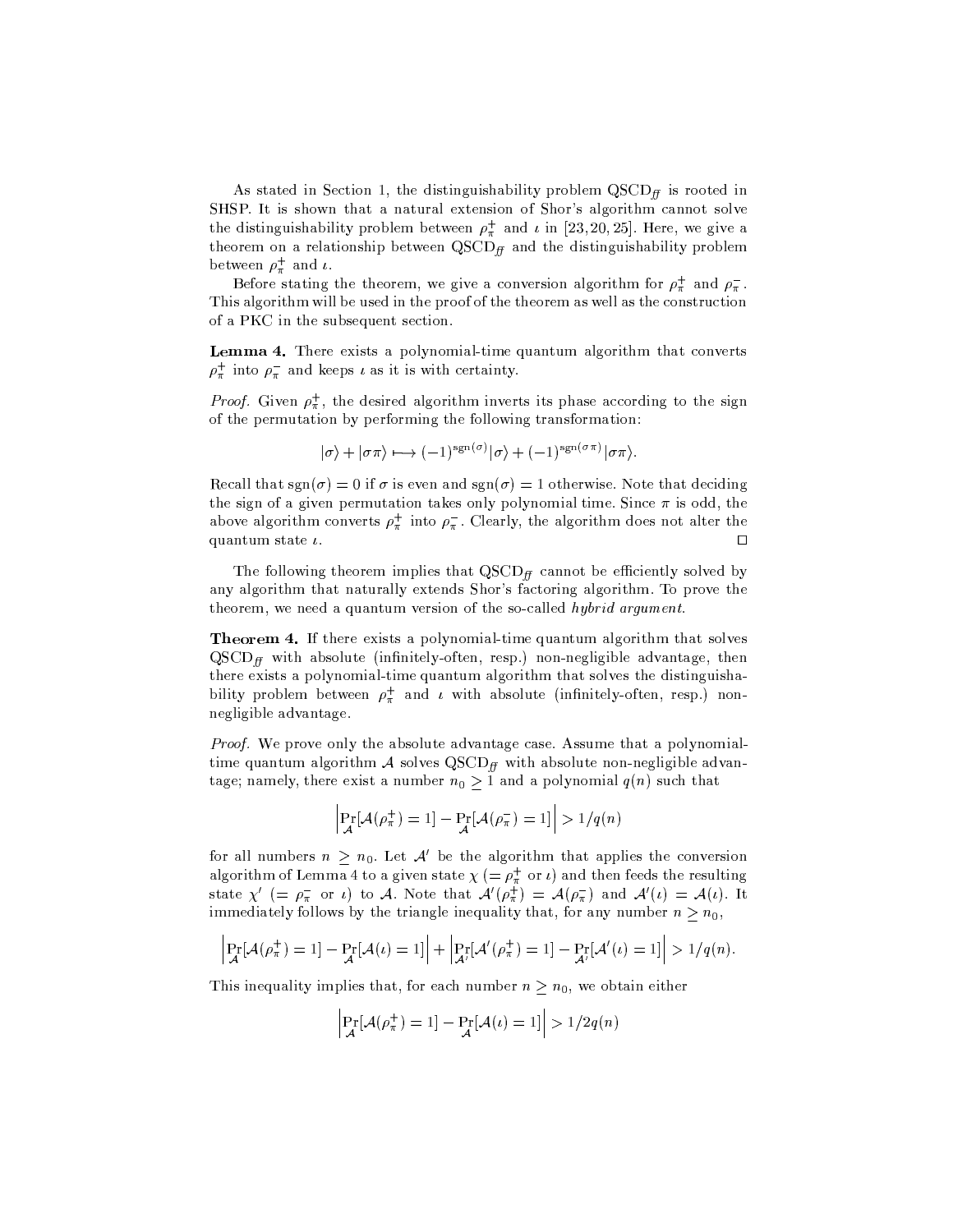$$
\left|\Pr_{\mathcal{A}'}[\mathcal{A}'(\rho_{\pi}^+) = 1] - \Pr_{\mathcal{A}'}[\mathcal{A}'(t) = 1]\right| > 1/2q(n).
$$

The desired algorithm  $\beta$  first chooses either  $\mathcal A$  or  $\mathcal A'$  at random and then simulates the chosen algorithm. Obviously, this algorithm solves the distinguishability problem between  $\rho^+_{\pi}$  and  $\iota$  with absolute non-negligible advantage, completing the proof.  $\Box$ 

### Application 3

We have shown useful cryptographic properties of  $QSCD<sub>f</sub>$ . As an application of  $QSCD<sub>f</sub>$ , we build a quantum public-key cryptosystem (PKC) whose security relies on the hardness of  $QSCD<sub>f</sub>$ . First, we give an efficient quantum algorithm that generates  $\rho_{\pi}^{+}$  from  $\pi$ .

**Lemma 5.** There exists a polynomial-time quantum algorithm that, given  $\pi \in$  $\mathcal{K}_n$ , generates the quantum state  $\rho^+_{\pi}$  with certainty.

*Proof.* The desired generation algorithm uses two registers and is given as follows. The correctness of the algorithm is obvious.

- (G1) Choose a permutation  $\sigma$  from  $S_n$  uniformly at random and store it in the second register. Then, the entire system is in the state  $|0\rangle|\sigma\rangle$ .<br>(G2) Apply the Hadamard transformation to the first register:  $\frac{1}{\sqrt{2}}(|0\rangle + |1\rangle)|\sigma\rangle$ .
- 
- (G3) Apply the Controlled- $\pi$  to the both registers:  $\frac{1}{\sqrt{2}}(|0\rangle|\sigma\rangle+|1\rangle|\sigma\pi\rangle)$ .
- (G4) Apply the Hadamard transformation to the first register again:  $\frac{1}{2}((0) +$  $|1\rangle$  $|\sigma\rangle + (|0\rangle - |1\rangle)|\sigma\pi\rangle$ .
- (G5) Measure the first register on the computational basis. If 0 is observed, then the quantum state in the second register is  $\rho^+$ . Otherwise, the state of the second register is  $\rho_{\pi}^{-}$ . Now, apply the conversion algorithm given in Lemma 4  $\Box$ to  $\rho_{\pi}^{-}$ .

Next, we describe our quantum PKC and give its security proof. For the security proof, we need to specify the model of attacks. Of all attack models in [6], we pay our attention to a quantum analogue of the *indistinguishability against* the chosen plaintext attack (IND-CPA). In particular, we adopt the weakest scenario in quantum counterparts of IND-CPA as follows.

Alice (sender) wants to send securely a classical message to Bob (receiver) via a quantum channel. Assume that Alice and Bob are polynomial-time quantum Turing machines. Bob first generates certain quantum states for encryption keys. Alice then requests Bob for his encryption keys. Note that anyone can request him for the encryption keys. Now, we assume that Eve (adversary) can pick up the encrypted messages from the quantum channel, and tries to extract the original message using her quantum computer, i.e., a polynomial-time quantum Turing machine. Since Eve can also obtain Bob's encryption keys as well as Alice does, she can exploit polynomially many encryption keys to distinguish

or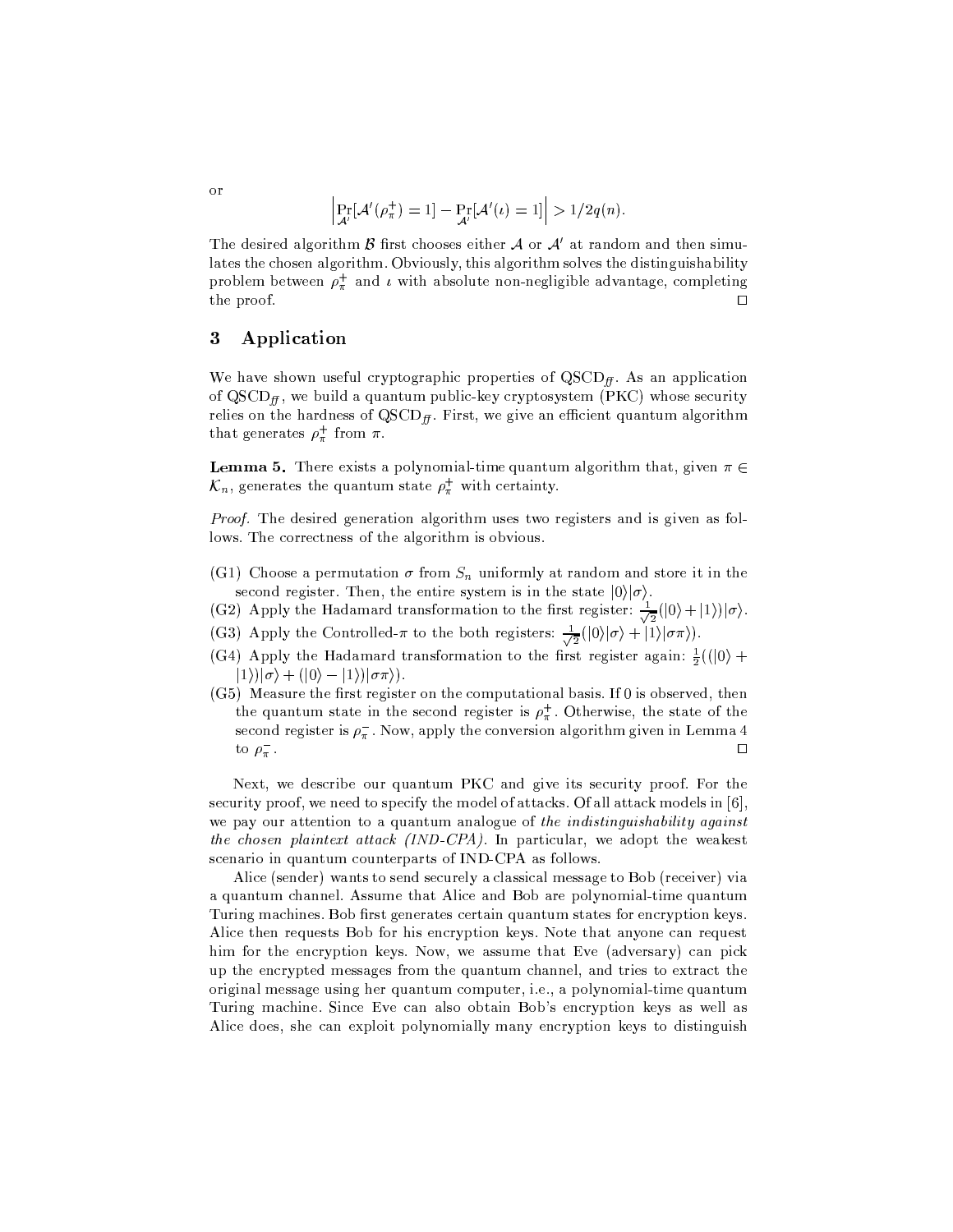the encrypted message. Thus, we assume that Eve attacks the protocol during the message transmission phase to reveal the content of the encrypted message.

The protocol to transmit a message using our PKC consists of two phases: the key transmission phase and the message transmission phase. We will give a reduction from the worst-case hardness of GA to such Eve's attack.



Fig. 1: our public-key cryptosystem

We first describe the protocol of our quantum PKC as follows. [Key transmission phase]

(A1) Bob chooses a decryption key  $\pi$  uniformly at random from  $\mathcal{K}_n$ .

(A2) Bob generates sufficiently many copies of the encryption key  $\rho^+$ .

(A3) Alice obtains encryption keys from Bob.

[Message transmission phase]

(A4) Alice encrypts 0 or 1 into  $\rho_{\pi}^+$  or  $\rho_{\pi}^-$ , respectively, and sends it to Bob.

(A5) Bob decrypts Alice's message using the decryption key  $\pi$ .

Step (A1) can be easily implemented by uniformly choosing transpositions one by one in such a way that all transpositions are different and by forming the product of these transpositions. Step (A2) is done by the generation algorithm of Lemma 5. For Step  $(A4)$ , we exploit the conversion algorithm of Lemma 4. Note that Alice sends Bob either the received state  $\rho^+_{\pi}$  or its converted state  $\rho_{\pi}^-$  depending on Alice's bit. Finally, the distinction algorithm in Theorem 1 achieves Step (A5).

The security of our PKC is shown by reducing GA to Eve's attack during the message transmission phase. Our reduction is a modification of the reduction given in Theorem 3.

**Proposition 1.** Assume that there exists a polynomial-time quantum adversary A in the message transmission phase that, for any sufficiently large  $n$ , satisfies the following inequality

$$
\left| \Pr_{\pi,\mathcal{A}} \left[ \mathcal{A}(\rho_{\pi}^+, \rho_{\pi}^{+\otimes l(n)}) = 1 \right] - \Pr_{\pi,\mathcal{A}} \left[ \mathcal{A}(\rho_{\pi}^-, \rho_{\pi}^{+\otimes l(n)}) = 1 \right] \right| > 1/p(n)
$$

for a certain polynomial  $l(n)$  indicating the number of the encryption keys in use by A and another polynomial  $p(n)$ . Then, there exists a polynomial-time quantum algorithm that solves any instance of GA in the worst case with nonnegligible probability.

*Proof.* The proof immediately follows by replacing  $\rho_{\pi}^+$ ,  $\rho_{\pi}^-$ , and  $\iota$  in the proof of Theorem 3 with  $(\rho_{\pi}^+, \rho_{\pi}^{+\otimes l(n)})$ ,  $(\rho_{\pi}^-, \rho_{\pi}^{+\otimes l(n)})$ , and  $(\iota, \iota^{\otimes l(n)})$ , respectively.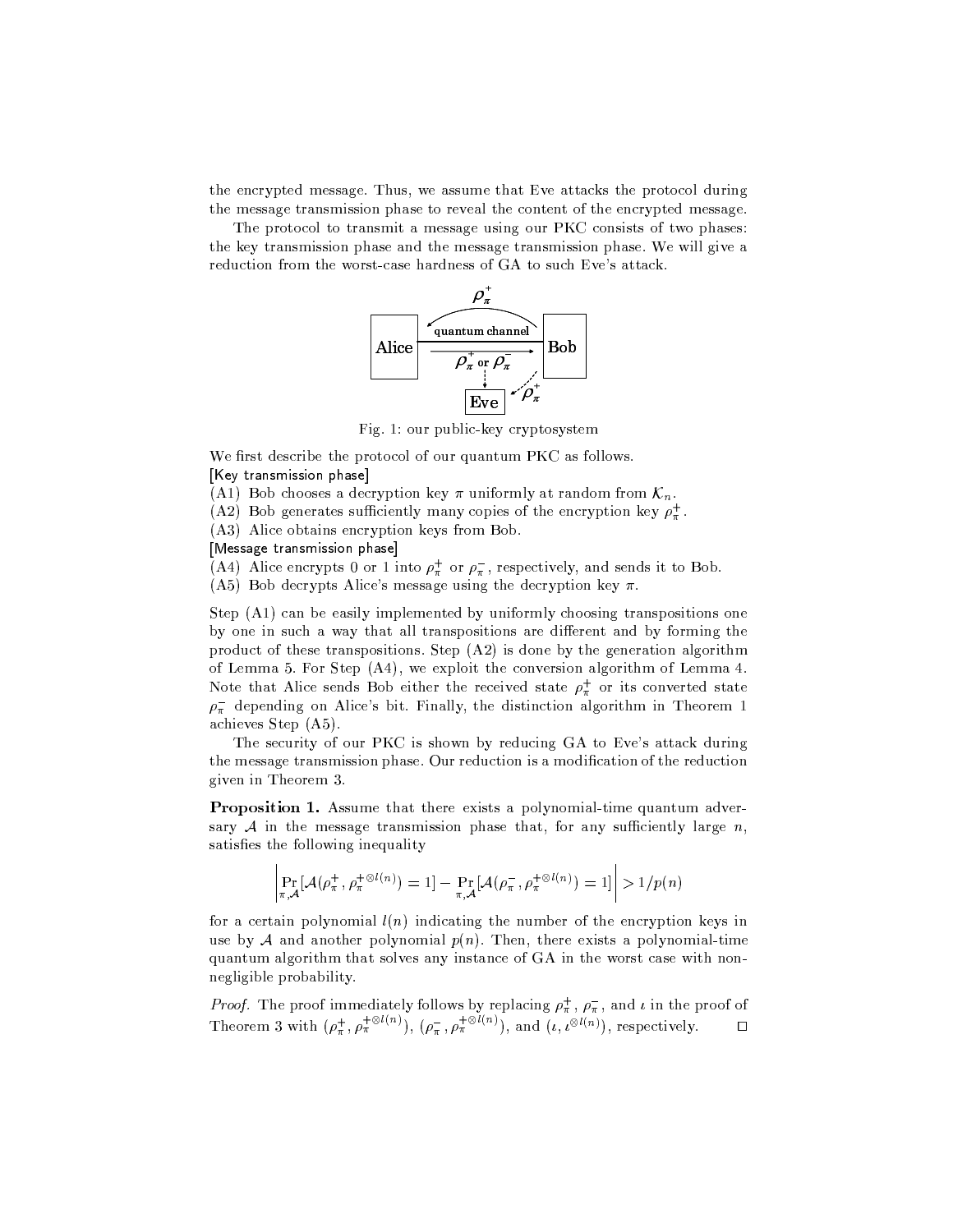# **Concluding Remarks**  $\overline{\mathbf{4}}$

The computational distinguishability problem  $QSCD<sub>f</sub>$  has shown useful properties to build a computational PKC whose security is based on the computational hardness of GA. Although GA is reducible to  $QSCD<sub>f</sub>$ , the gap between the hardness of GA and that of  $QSCD<sub>f</sub>$  seems large because a combinatorial structure of its underlying graphs which GA enjoys is completely lost in  $QSCD<sub>f</sub>$ . It is therefore important to discover a classical problem, such as the problems of finding a centralizer or finding a normalizer  $[31]$ , which captures the true hardness of  $\text{QSCD}_{ff}$ . Discovering an efficient quantum algorithm for  $\text{QSCD}_{ff}$ is likely to require a new tool and a new technique, which also bring a breakthrough in quantum computation. It is important to discover useful quantum states whose computational distinguishability is used for constructing a more secure cryptosystem.

Acknowledgments. The authors are grateful to Hirotada Kobayashi and Claude Crépeau for fruitful discussions, to John Watrous for useful comments on key ideas, to Donald Beaver, Louis Salvail, and the anonymous reviewers for their valuable suggestions.

# References

- 1. M. Adcock and R. Cleve. A quantum Goldreich-Levin theorem with cryptographic applications. In Proc. 19th Symp. Theoretical Aspects of Computer Science, LNCS 2285, pp.323-334 (2002).
- 2. D. Aharonov and A. Ta-Shma. Adiabatic quantum state generation and statistical zero knowledge. In Proc. 35th ACM Symp. Theory of Computing, pp. 20–29 (2003).
- 3. M. Ajtai. Generating hard instances of lattice problems. In Proc. 28th ACM Symp. Theory of Computing, pp.99-108 (1996).
- 4. M. Ajtai and C. Dwork. A public-key cryptosystem with worst-case/average-case equivalence. In Proc. 29th ACM Symp. Theory of Computing, pp.284-293 (1997).
- 5. V. Arvind and P. P. Kurur. Graph isomorphism is in SPP. In Proc. 43rd IEEE Symp. Foundations of Computer Science, pp.743-750 (2002).
- 6. M. Bellare, A. Desai, D. Pointcheval, and P. Rogaway. Relations among notions of security for public-key encryption schemes. In Advances in Cryptology  $-CRYPTO'98$ , pp.26-45 (1998).
- 7. C. H. Bennett and G. Brassard. Quantum cryptography: public key distribution and coin tossing. In Proc. IEEE International Conf. Computers, Systems, and Signal Processing, pp.175-179 (1984).
- 8. M. Blum and S. Micali. How to generate cryptographically strong sequences of pseudo-random bits. SIAM J. Comput., 13(4):850-864, 1984.
- 9. A. Bogdanov and L. Trevisan. On worst-case to average-case reductions for NP problems. In Proc. 44th IEEE Symp. Foundations of Computer Science, pp.308- $317(2004)$ .
- 10. D. Boneh and R. J. Lipton. Quantum cryptanalysis of hidden linear functions. In  $Advances in Cryptology - CRYPTO'35$ , LNCS 963, pp.424-437 (1995).
- 11. M. Crâsmaru, C. Glaßer, K. W. Regan, and S. Sengupta. A protocol for serializing unique strategies. In Proc. 29th Symp. Mathematical Foundations of Computer Science, LNCS 3153, pp.660-672 (2004).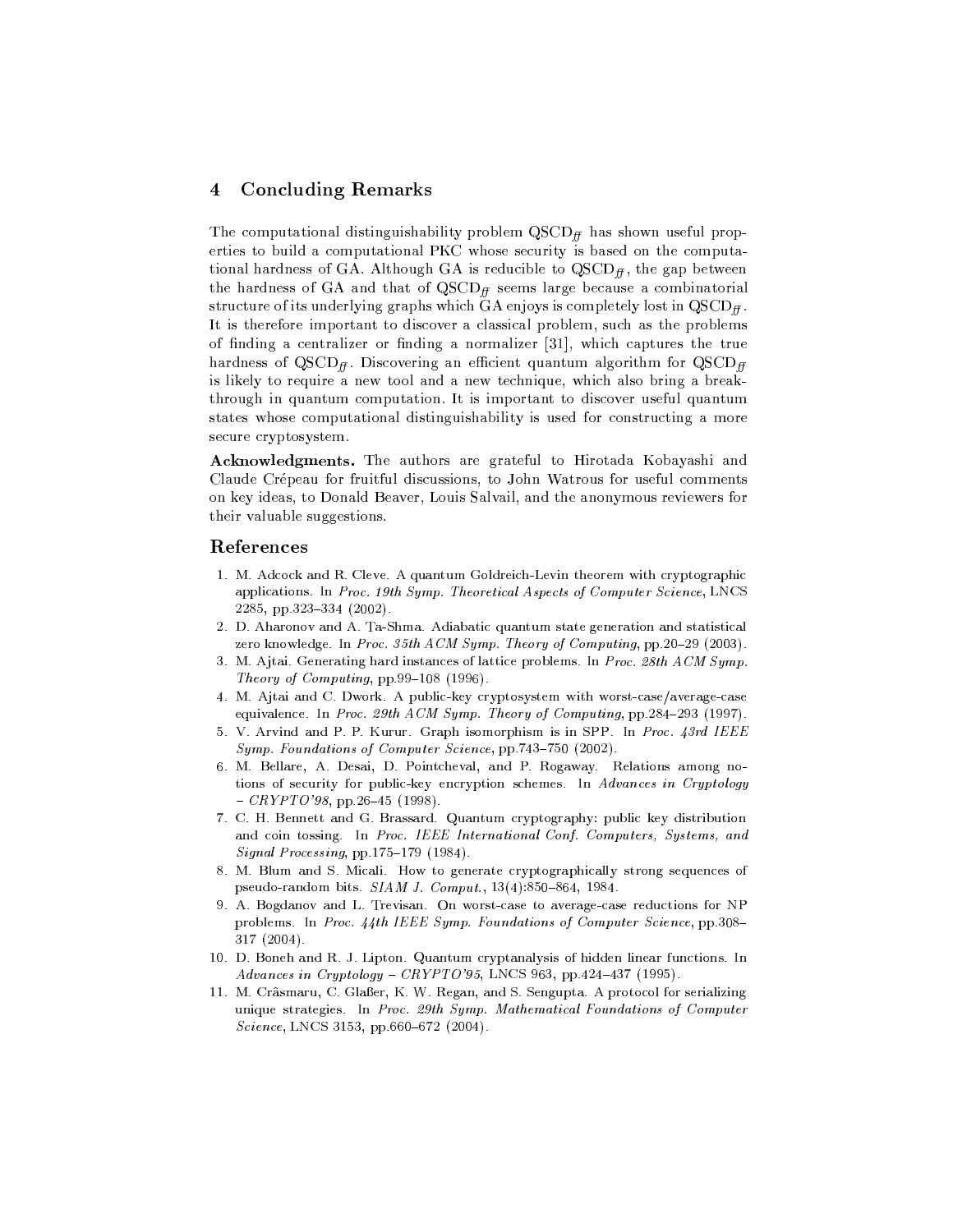- 12. C. Crépeau, P. Dumais, D. Mayers, and L. Salvail. Computational collapse of quantum state with application to oblivious transfer. In Proc. 1st Theory of Cruptography Conf., LNCS 2951, pp.374-393 (2004).
- 13. C. Crépeau, F. Légaré, and L. Salvail. How to convert the flavor of a quantum bit commitment. In Advances in Cryptology - EUROCRYPT'01, LNCS 2045, pp.60-77 (2001).
- 14. I. Damgård, S. Fehr, and L. Salvail. Zero-knowledge proofs and string commitments withstanding quantum attacks. In Advances in Cryptology -  $CRYPTO'04$ , LNCS 3152, pp.254-272 (2004).
- 15. W. Diffie and M. E. Hellman. New directions in cryptography. IEEE Trans. Information Theory, 22(6):644-654, 1976.
- 16. P. Dumais, D. Mayers, and L. Salvail. Perfectly concealing quantum bit commitment from any quantum one-way permutation. In Advances in Cryptology -EUROCRYPT 2000, LNCS 1807, pp.300-315 (2000).
- 17. M. Ettinger and P. Høyer. On quantum algorithms for noncommutative hidden subgroups. Advances in Applied Mathematics, 25:239-251, 2000.
- 18. S. Goldwasser and S. Micali. Probabilistic encryption. J. Comput. System Sci., 28(2):270-299, 1984.
- 19. S. Goldwasser and M. Sipser. Private coins versus public coins in interactive proof system. In Advances in Computing Research, Vol. 5: Randomness and Computation. pp.73-90. JAI Press. 1989.
- 20. M. Grigni, L. J. Schulman, M. Vazirani, and U. Vazirani. Quantum mechanical algorithms for the nonabelian hidden subgroup problem. In Proc. 33rd  $ACM$  Sump. Theory of Computing, pp.68-74 (2001).
- 21. J. Grollmann and A. L. Selman. Complexity measures for public-key cryptosystems. SIAM J. Comput., 17(2):309-335, 1988.
- 22. S. Hallgren. Polynomial-time quantum algorithms for Pell's equation and the principal ideal problem. In Proc. 34th ACM Symp. Theory of Computing, pp. 653– 658 (2002).
- 23. S. Hallgren, A. Russell, and A. Ta-Shma. The hidden subgroup problem and quantum computation using group representations.  $SIAM J. Comput., 32(4):916-$ 934. 2003.
- 24. R. Impagliazzo and M. Naor. Efficient cryptographic schemes provably as secure as subset sum. *J. Cryptology*,  $9(4):199-216$ , 1996.
- 25. J. Kempe and A. Shalev. The hidden subgroup problem and permutation group theory. In Proc. 16th ACM-SIAM Symp. Discrete Algorithms, 2005.
- 26. A. Kitaev. Quantum measurements and the Abelian stabilizer problem. quantph/9511026, 1995.
- 27. H. Kobayashi. Non-interactive quantum perfect and statistical zero-knowledge. In Proc. 14th International Conf. Algorithms and Computation, LNCS 2906, pp.178-188 (2003).
- 28. J. Köbler, U. Schöning, and J. Torán. The Graph Isomorphism Problem: Its Structural Complexity. Birkhauser Boston Inc., 1993.
- 29. G. Kuperberg. A subexponential-time quantum algorithm for the dihedral hidden subgroup problem. quant-ph/0302112, 2003.
- 30. H.-K. Lo and H. F. Chau. Is quantum bit commitment really possible? Physical Review Letters, 78(17):3410-3413, 1997.
- 31. E. M. Luks. Permutation groups and polynomial-time computation. Groups and Computation, 11:139-175, 1993.
- 32. D. Mayers. Unconditionally secure quantum bit commitment is impossible. Physical Review Letters, 78(17):3414-3417, 1997.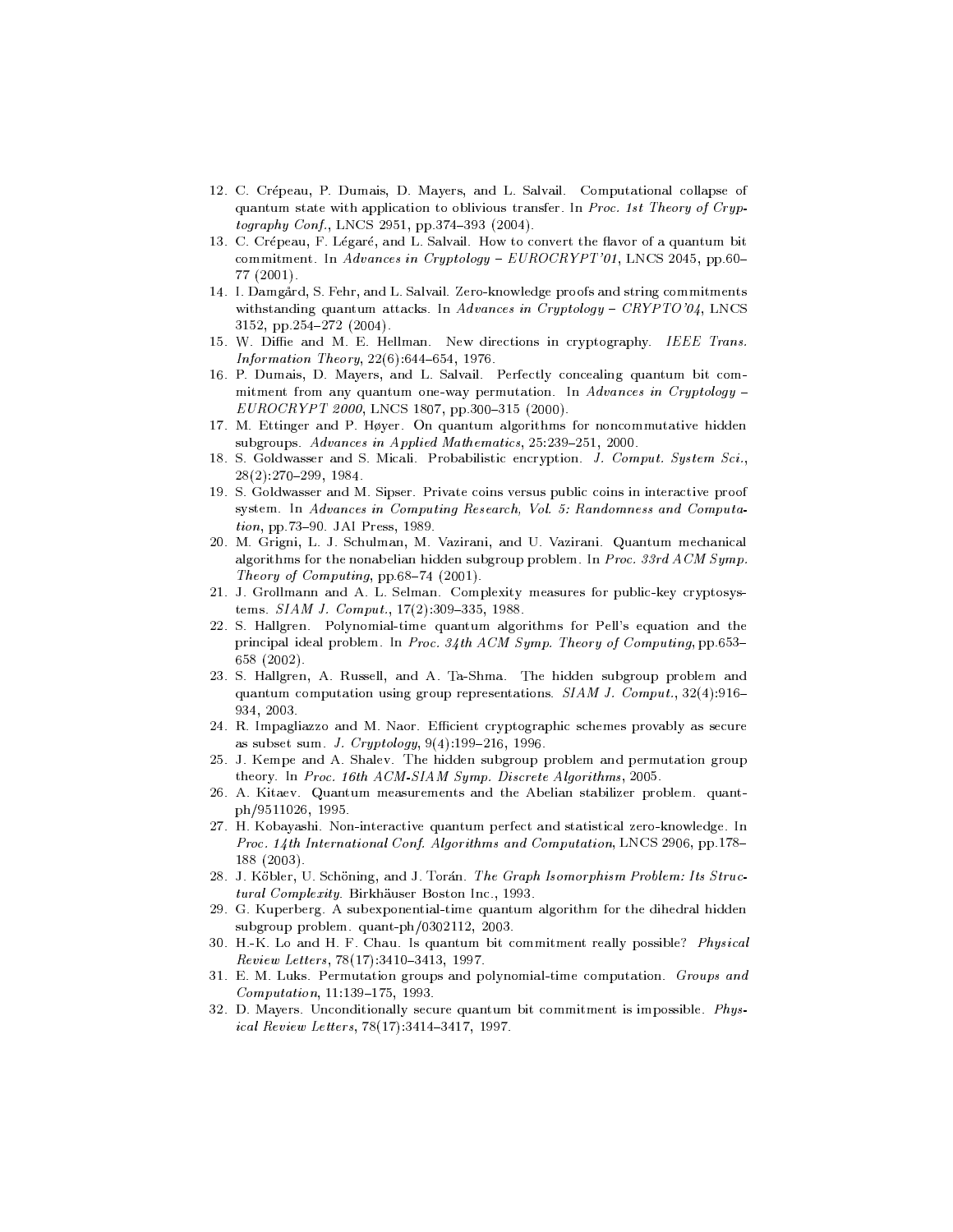- 33. D. Mayers. Unconditional security in quantum cryptography. J. ACM, 48(3):351– 406, 2001.
- 34. D. Micciancio and O. Regev. Worst-case to average-case reductions based on Gaussian measure. In Proc. 45th IEEE Symp. Foundations of Computer Science. pp.372-381 (2004).
- 35. C. Moore, D. Rockmore, A. Russell, and L. J. Schulman. The hidden subgroup problem in affine groups: basis selection in Fourier sampling. In Proc. 15th ACM-SIAM Symp. Discrete Algorithms, pp.1106-1115 (2004).
- 36. T. Okamoto, K. Tanaka, and S. Uchiyama. Quantum public-key cryptosystems. In Advances in Cryptology - CRYPTO 2000, LNCS 1880, pp. 147–165 (2000).
- 37. O. Regev. Quantum computation and lattice problems. In Proc. 43rd IEEE Symp. Foundations of Computer Science, pp.520-529 (2002).
- 38. O. Regev. New lattice-based cryptographic constructions. In Proc. 35th ACM Symp. Theory of Computing, pp. 407-416 (2003).
- 39. U. Schöning. Graph isomorphism is in the low hierarchy. J. Comput. System Sci., 37:312-323, 1988.
- 40. P. W. Shor. Polynomial-time algorithms for prime factorization and discrete logarithms on a quantum computer.  $SIAMJ. Comput.$  26:1484-1509, 1997.
- 41. M. Tompa and H. Woll. Random self-reducibility and zero knowledge interactive proofs of possession of information. In Proc. 28th IEEE Symp. Foundations of Computer Science, pp. 472-482 (1987).
- 42. J. Watrous. Limits on the power of quantum statistical zero-knowledge. In Proc. 43rd IEEE Symp. Foundations of Computer Science, pp. 459-468 (2002).
- 43. A. C.-C. Yao. Theory and applications of trapdoor functions. In Proc. 23rd IEEE Symp. Foundations of Computer Science, pp.80-91 (1982).

# Appendix: Reduction from GA to UniqueGA $_{\text{ff}}$

In this Appendix, we prove Lemma 3. Köbler, Schöning and Torán [28] proved the polynomial-time Turing equivalence between GA and UniqueGA. We first review their reduction and then show how to modify it to obtain the reduction from GA to UniqueGA $_{ff}$ . Note that the reduction from UniqueGA $_{ff}$  to GA is obvious.

We begin with a technical tool and notations. The reduction of Köbler et al. uses a technical tool called a *label* to distinguish each node of a given graph G from the others. The label j attached to node i consists of two chains, one of which is of length  $2n + 3$  connected to node *i* and the other is of length *j* connected to the  $n + 2$ -nd node of the first chain (Fig. 2).



Note that the total size of the label j is  $2n + j + 3$ . Let  $G_{[i]}$  denote the graph obtained from G by attaching label 1 to node *i*. Similarly,  $G_{[i_1,...,i_j]}$  is defined as